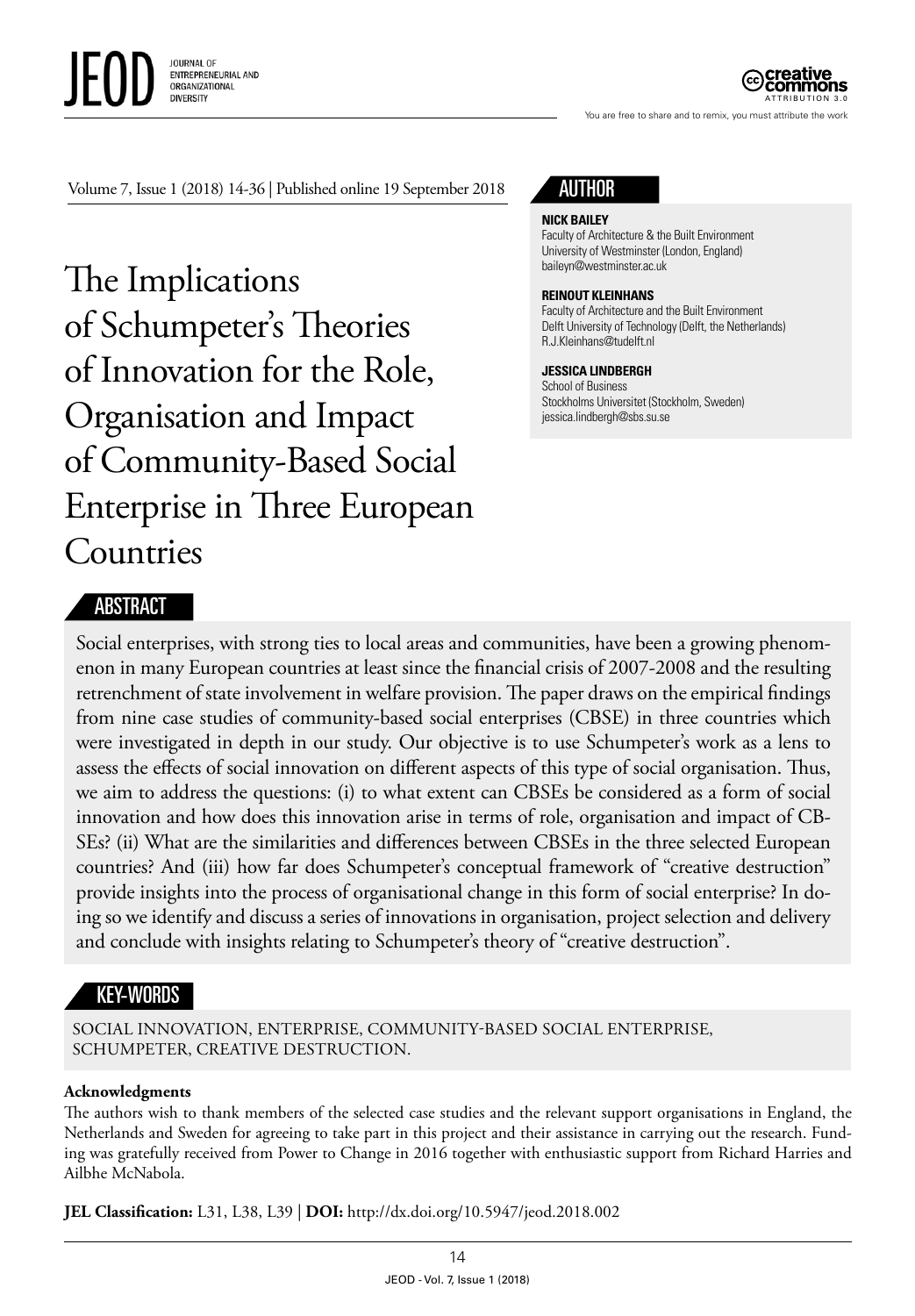## **1. Introduction**

Governments across many European countries have shown interest in developing social innovations in a variety of forms as a response to austerity and the growing disparities of income and wealth in their countries. As a result, there has been increased attention paid by academic researchers and policy-makers in Europe to the growing numbers of new initiatives emerging from civil society and what has been called "citizen-centred governance" (Barnes et al., 2008). Moreover, it has also been argued that innovative social programmes can make an important contribution to strategies of "inclusive growth" in cities (Vickers et al*.,* 2017).

These initiatives take many forms. Some are entirely bottom-up and are completely independent of state involvement. Others involve varying degrees of assistance from central or local government or in some cases full or partial financial support from grant giving or charitable organisations. Thus from the point of view of the researcher, three important questions arise: How do new social organisations form? What if anything is innovative about what they do? And how far do the organisational structures relate to local communities and service users which is different to "mainstream" agencies? There is a further observation raised by recent research demonstrating that social innovations often arise in urban contexts where networks of residents, agencies and other interests are denser and more interactive (Brandsen et al*.,* 2016). Hence, a high level of social capital often facilitates the birth of new forms of service delivery. In this context, Sacchetti and Campbell (2014) refer to "the bright side of social capital" to explain how social enterprise can create a space of relations and opportunities that impact beneficially on community welfare and individual well-being.

There are many definitions used to describe organisations which fall under the general heading of "social enterprise" (EC, 2015; Pestoff, 2013; Gordon, 2015, Spear et al., 2017), and which have differing relationships with their geographical location (Somerville and McElwee, 2011). These include social business, community business and businesses with a social mission. Cooperatives might be included but these are normally organisations where the members jointly own the business (see e.g. Birchall, 2013, for an extensive discussion of such member-owned business) rather than contributing to its management primarily as members, trustees, employees, or volunteers. A key dimension of social enterprise is participatory governance, which implies involving the stakeholders affected by its activities and the exercise of democratic decision-making, based on the idea of one-member/one-vote, rather than capital ownership or shareholders (Pestoff, 2013; see also Defourny and Nyssens, 2013).

This paper focuses particularly on community-based social enterprises (CBSE) which we see as a sub-set of the broader social enterprise or community business category. In line with previous research on this type of organisation (see e.g. Somerville and McElwee, 2011; Bailey, 2012; Kleinhans, 2017), we argue that CBSEs are social enterprises which operate in a defined geographical location or "community" and give a high priority to engaging local residents and businesses in the management of the enterprise and delivery of projects. This paper draws on recent research to investigate the role and organisation of CBSEs in three countries: England, the Netherlands and Sweden, and to identify similarities and differences.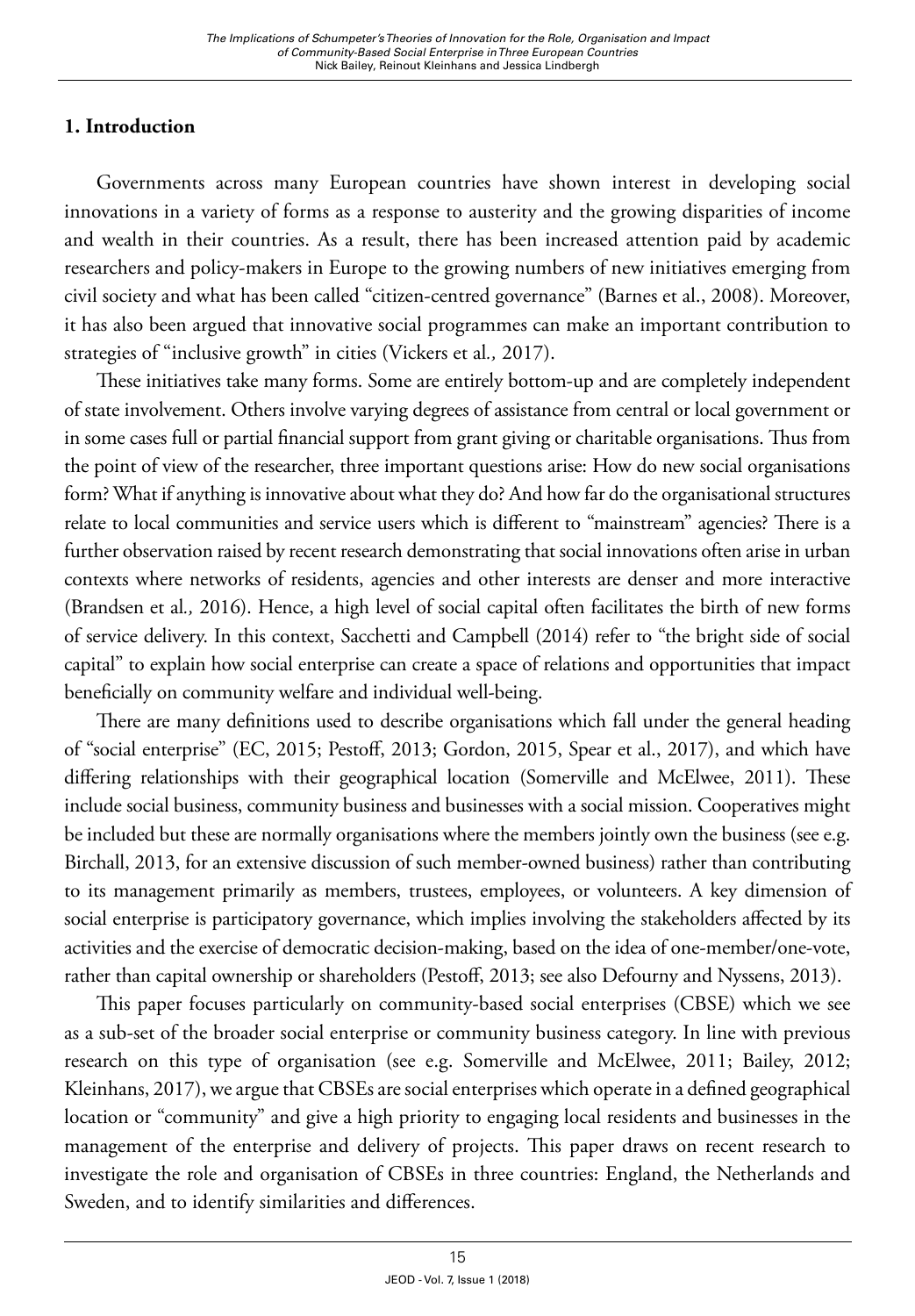In general terms CBSEs have several defining characteristics although there are significant differences in legal status, management practice and the balance between trading or commercial activities and broader social objectives. They are locally rooted in that they are often managed by local residents and define their objectives as being about meeting locally defined needs in a defined neighbourhood or community (see also Defourny and Nyssens, 2013). In this context, they are often located in areas of relative deprivation which are, or have been, the subject of recent regeneration strategies. Their trading activities are designed to generate a surplus which pays for overheads and enables them to employ paid staff (see also Sacchetti and Campbell, 2014). These activities may involve letting out space for businesses or other services, residential accommodation or cultural pursuits. They are normally accountable to the local residents and service users through a variety of mechanisms involving board or organisational membership or forms of accountability through traditional or social media. Finally, they exist to provide innovative solutions by providing buildings or assets of direct benefit to the local community, or by delivering services such as meeting space, sports facilities, nurseries or arts-orientated activities. In doing so it is often claimed that these organisations display the characteristics of "social innovation" (Tracey and Stott, 2017; see also Defourny and Nyssens, 2013; Sacchetti and Campbell, 2014). As such, "community" is not only considered as a target group, but also a key cooperative principle, both in terms of community development and in a broader perspective on cooperative action as an alternative socio-economic reality (Vieta and Lionais, 2014).

This paper draws on the empirical findings from the nine case studies of CBSEs in three countries which were investigated in depth in our study. Our objective is to use Schumpeter's work as a lens to assess the effects of social innovation on different aspects of this type of social organisation. Thus, we aim to address the question: To what extent can community-based social enterprises be considered as a form of social innovation and how does this innovation arise in terms of role, organisation and impact of CBSEs?

The research for this project involved the selection of three examples of CBSEs in each of three European countries (England, the Netherlands and Sweden). In selecting the case studies we sought a range of examples of CBSEs which represented as far as possible: the date at which they were established; their geographical location with particular reference to areas with above average levels of deprivation; and their mix of trading and socially orientated activities. Having first reviewed the national policy context and support mechanisms in each country, detailed semistructured interviews were carried out with key stakeholders who were paid staff, board members and volunteers. Seminars were organised on two occasions to enable academics and practitioners to review the findings and to discuss the implications.

The next section discusses some of the theoretical concepts and key factors which set out the context in which CBSEs might be located. The third explains the different definitions and organisational forms of CBSEs in the three countries and the main support organisations. The fourth section reviews a sample of projects carried out demonstrating how CBSEs go about creating a sustainable mix of trading and non-profit making activities as hybrid organisations (Doherty,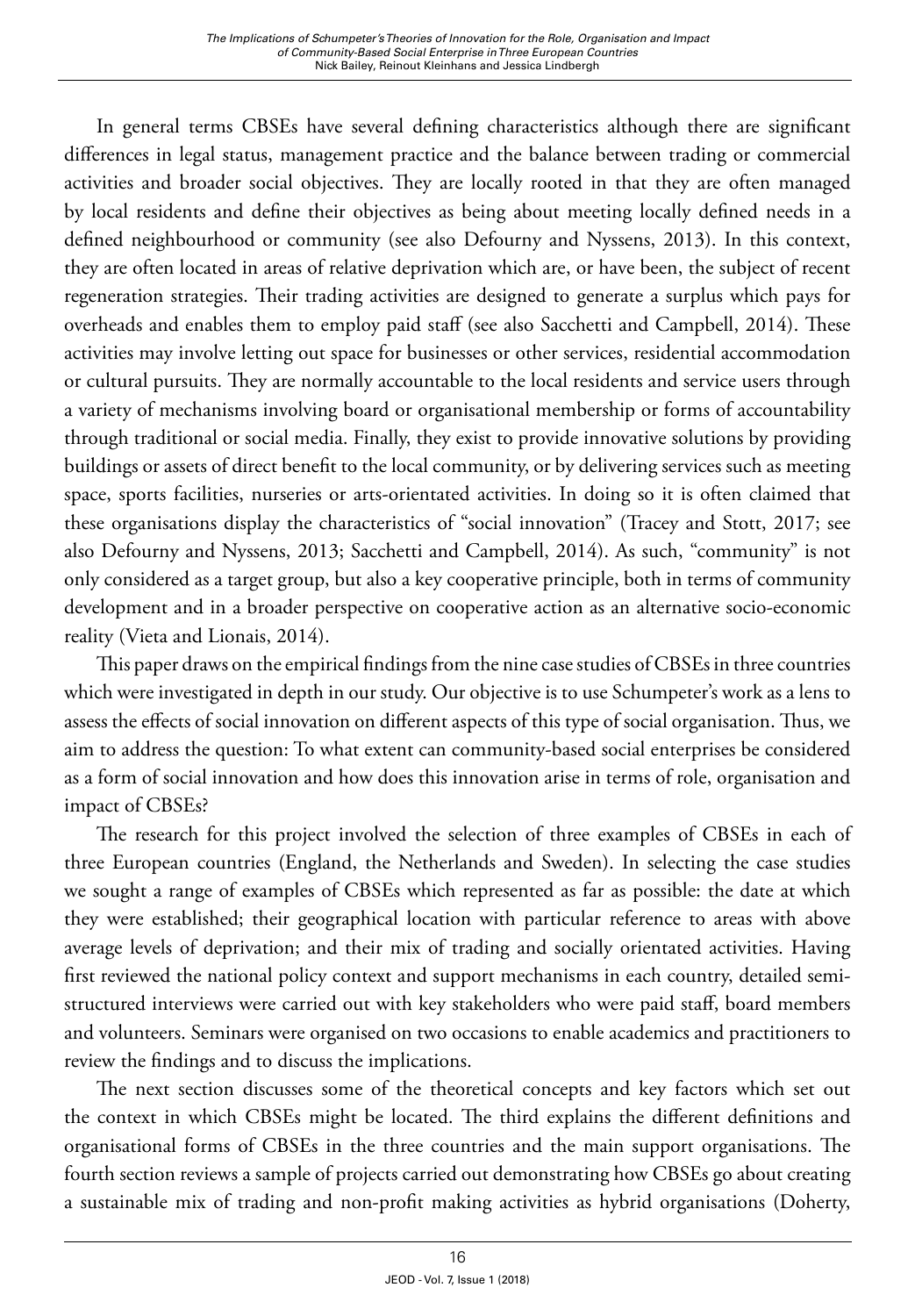Haugh and Lyon, 2014; Skelcher and Smith, 2015). Finally, we draw out some conclusions regarding how far terms such as "entrepreneurialism" and "social innovation" might be applied and to speculate whether or not there is evidence of a convergence between CBSEs in the three selected European countries. A summary of the case studies is available in the appendix.

## **2. Understanding social enterprise from a Schumpeterian perspective**

It is Schumpeter's work on innovation and change in the twentieth century market economy which first raised questions about enterprise, innovation and entrepreneurialism. His primary focus was on the dynamics of the private sector but his approach can equally be applied to the social sphere and our understanding of "social entrepreneurship". Schumpeter's conceptual starting point was that:

"The fundamental impulse that sets and keeps the capitalist engine in motion comes from new consumers' goods, the new methods of production or transportation, the new markets, the new forms of industrial organisation that capitalist enterprise creates". (Schumpeter, 1976: 83).

He goes on to describe the process by which change takes place from within arising from the opening up of new markets and organisational change. It is this process of "industrial mutation" which "incessantly revolutionises the economic structure *from within*, incessantly destroying the old one, incessantly creating a new one. This process of Creative Destruction is the essential fact about capitalism." (Schumpeter, 1976: 83, original emphasis).

The growing influence of Schumpeter's writing has led to an on-going debate about the meaning of "entrepreneurship" and how it might be applied to what have been called socialpurpose organisations. These have multiplied rapidly in recent years and have been characterised by an increasing blurring of boundaries of organisations operating in advanced twenty first century economies, as well as evidence of greater collaboration and boundary spanning (Van Meerkerk and Edelenbos, 2016). It also reflects the gradual contraction of state funding and the imposition of austerity measures in response to the financial crises of 2007-2008 (see also Birchall, 2013). As Dees, Haas and Haas (1998) note:

"In addition to innovative not-for-profit ventures, social entrepreneurship can include social purpose business ventures, such as for profit community development banks, and hybrid organisations mixing not-for-profit and for-profit elements, such as homeless shelters that start business to train and employ their residents….Social entrepreneurs look for the most effective methods of serving their social missions". (Dees, Haas and Haas, 1998: 1)

Thus, the rapid rise in the number of organisations claiming to be in all or part entrepreneurial, as defined by Dees and colleagues (1998), in their approach to social enterprise is considerable and is fertile territory for research. Many are hybrid organisations (Doherty, Haugh and Lyon, 2014), which set out to achieve sustainability by balancing trading activities with non-trading social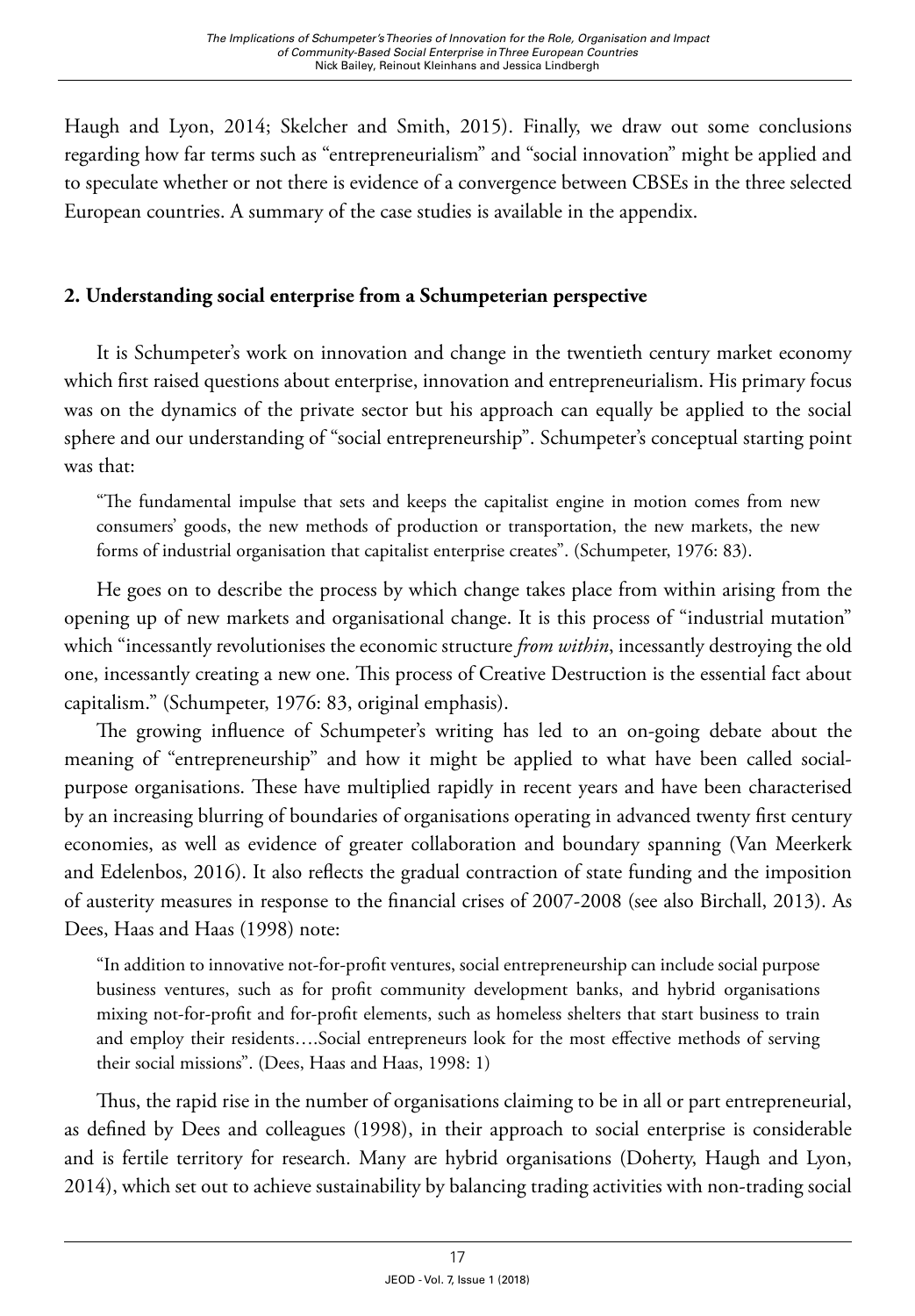objectives. Preconceptions about social value are common but need to be critically examined. As Dey and Teasdale (2015) point out, there is a darker side of those businesses claiming to be social enterprises in order to increase their commercial advantage.

All our case study organisations were set up primarily to pursue locally defined and usually social objectives. The economic, trading objectives were seen very much as mechanisms that enabled the social or environmental objectives to be delivered. Thus, the trading functions were about attracting an income stream from a mix of sources. These could be grants or loans from state or charitable sources, the delivery of government contracts, or income derived from the use of buildings or other facilities in the ownership of the CBSE. In these cases, the social entrepreneur function is to identify new opportunities and assets where economic value could be created in order to deliver social value to the locality (see also Sacchetti and Campbell, 2014). In the context of social enterprise, Defourny and Nyssens (2013: 18) refer to the "social innovation school of thought", which defines entrepreneurs in the non-profit sector as "change makers", as they carry out innovative combinations in terms of new services, new quality of services, new methods of production, new production factors, new forms of organisations or new markets. Dees and colleagues (1998) identify five criteria for an "idealised" definition of the social entrepreneur as change agent in the social sector:

- Adopting a mission to create and sustain social value (not just private value);
- Recognising and relentlessly pursuing new opportunities to serve that mission;
- Engaging in a process of continuous innovation, adaptation and learning;
- Acting boldly without being limited by resources currently in hand, and
- Exhibiting a heightened sense of accountability to the constituencies served and for the outcomes created. (Dees, Haas and Haas, 1998: 4)

All our case studies demonstrate these activities to varying degrees but much depends on local circumstances and the range of opportunities. For example, in England and the Netherlands, the origins of CBSEs can be traced back to previous or recent funding regimes arising from a variety of urban regeneration programmes (Bailey, 2012). A further element of contingency (see Donaldson, 2001) is that most CBSEs depended and remain dependent on varying levels of state funding or contracts to deliver social services or beneficial leasing arrangements on land and buildings. In Plymouth, England, where one of our case studies is located, the local authority had a very positive attitude to promoting social enterprise by transferring land and buildings to social enterprises at below market values. All our case studies consistently behaved in an entrepreneurial way by seeking new opportunities to expand their activities where the level of risk was acceptable and the sustainability of the organisation could be maintained. A strong set of values around issues of community empowerment and control of resources was also asserted and this helped to motivate the local community and to attract volunteers. But these values have to be carefully balanced against the need to generate an income from trading. Thus a further defining characteristic of CBSEs is the need to balance two institutional logics, that of the market and socially orientated non-profit projects (Thornton and Ocasio, 1999).

One challenge in defining "social entrepreneur" is that it is very difficult to identify how far this is a role performed by one person or an expression applicable to the organisation as a whole. In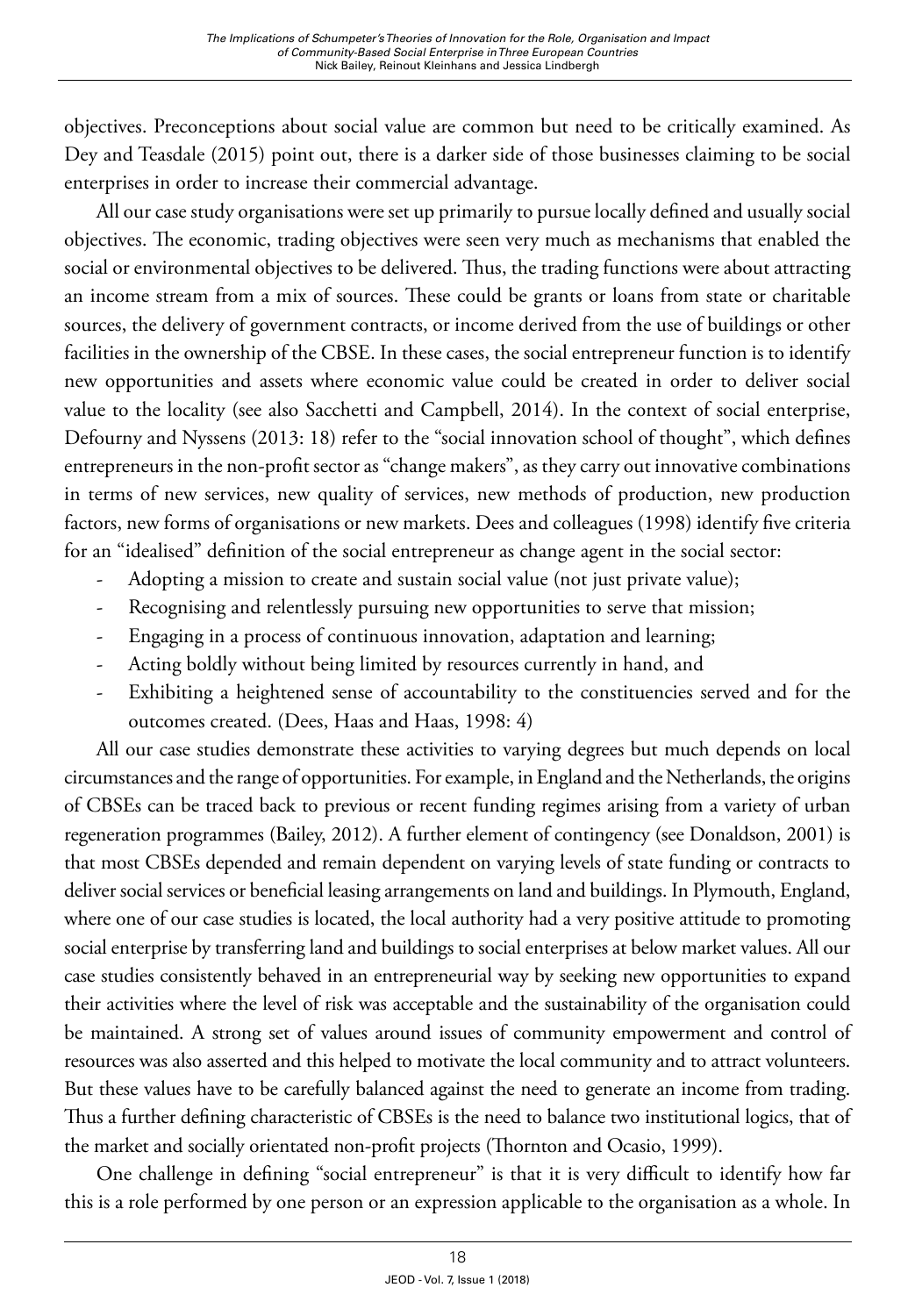our research, there was evidence of this role performed by the Chair of the management board or an appointed director, or whether different roles were so well integrated that it was impossible to identify a single source of entrepreneurialism. In England the role was normally performed by the director although he worked very closely with board members and always ascertained the views of the wider membership before taking on any new commitments. On the other hand, in the other countries there is less of a cult of the CEO as "inspired leader". In Sweden, it is normal for the chairperson to take the lead and in the Netherlands it can be either role which is the "motivating force".

Once the strategy, business model and values of the social enterprise are established it tends to follow a path dependent (Kay, 2005) pattern of operating within certain policy areas where it can acquire expertise and a track record. Occasionally, however, opportunities arise where a change of direction is considered necessary and desirable in order to open up a new trading opportunity or to provide a new service of value to the locality. This might arise where a new asset can be acquired or a new source of funding becomes available. For example, the Goodwin Trust was able to secure additional funding for a variety of arts-related activities because in 2017 Hull was designated the UK City of Culture, part-funded by central government. Thus, certain choices and internal or external events may lead to a form of "creative disruption" which changes at least part of the development trajectory and activities of the CBSE. This reflects the need for CBSEs to maintain a set of core values to explain and justify its primary objectives whilst also being very aware of changes in the external environment which may open up new opportunities for sustainable growth. These opportunities may be new funding opportunities, a chance to acquire new assets or take on new contracts, or to adapt the organisation to changing local social conditions. Thus, we suggest that Schumpeter's concept might be more appropriately called "creative *disruption"* rather than "creative destruction".

# **3. CBSE definitions and support in the Netherlands, Sweden and England**

# *3.1 Definitions of CBSEs*

There is no official definition of social enterprise in the Netherlands. In academic, policy and practice discussions, a range of terms are used, such as *sociale ondernemingen* (social enterprise), *sociale firma's* (social firms) and, to a much lesser extent, cooperatives. The concept of *maatschappelijke organisaties* (societal organisations) is also widely used, but it refers to a broader set of organisations, focusing on the "public good", including public benefit companies, housing associations and health and educational institutions (EC, 2014a). As part of an EU-wide effort to map social enterprise, the country report on the Netherlands (EC, 2014a) distinguishes broadly between several types of social enterprises with different legal statuses: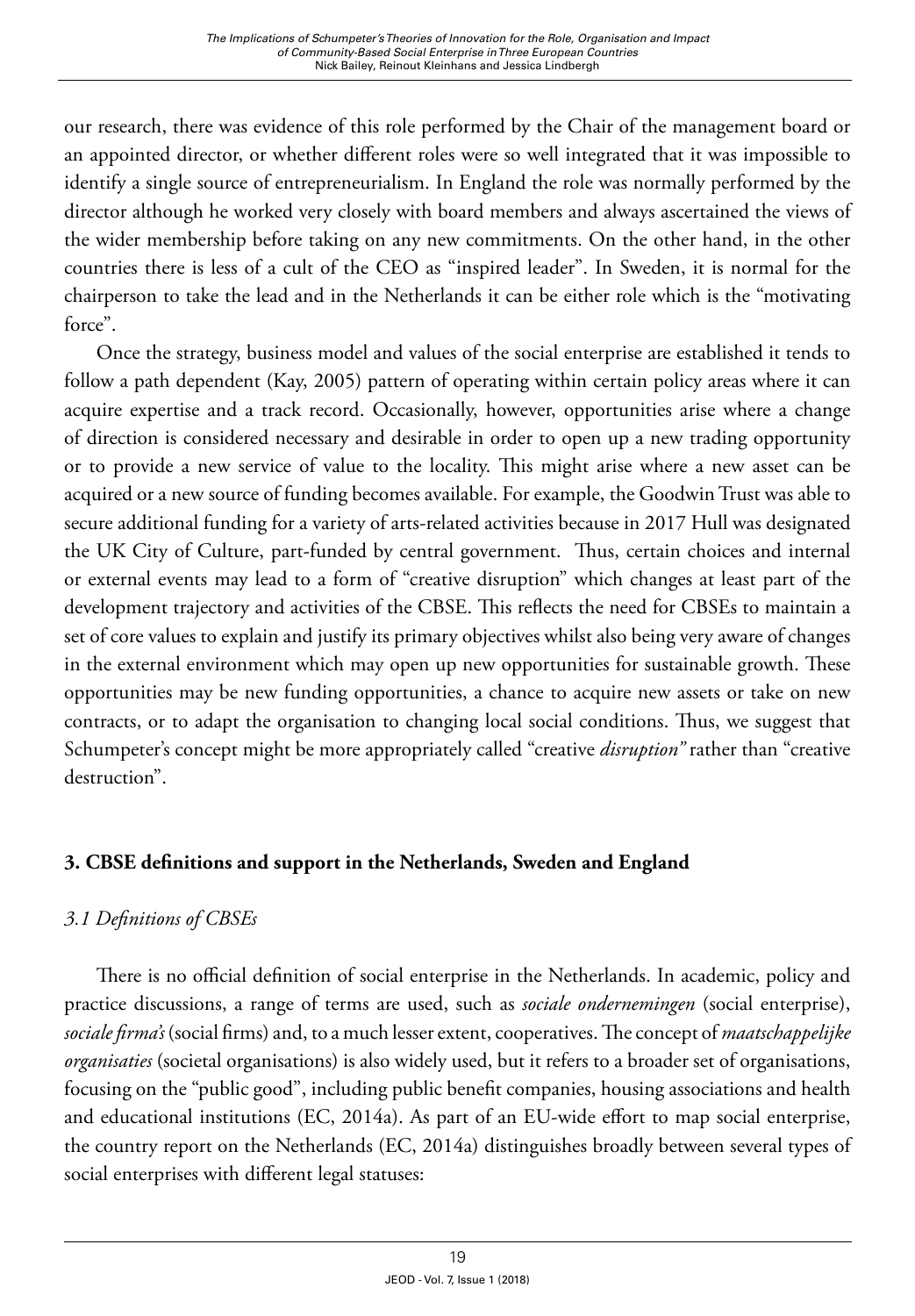- NGOs, foundations and associations with revenue generating activities, social aims and participative models: could be considered social enterprises if they have clear social aims and revenue generating activities (market activity);
- "Social" cooperatives: generally to be considered social enterprises as they are cooperatives pursuing a social mission, not serving the interests of their members;
- Mainstream enterprises emphasising their social mission in business models: if having a social aim and caps on profit-making they would fit the spectrum of social enterprises;
- Work integration companies: operating under a variety of legal forms but under a given number of existing laws providing the legal framework for their existence, generally considered to be social enterprises;
- Semi-public enterprises with societal aims: according to some they should be considered as social enterprises and might meet most of the criteria.

In Sweden there has been a long tradition of strong popular movements (Berglund, Johannisson and Schwartz, 2013) such as labour unions, free churches, sports associations, village associations, alcohol-related issues and youth movements but a social enterprise sector that asserts stronger business logic has only emerged comparatively recently (see also Defourny and Nyssens, 2013). There is no specific legal form for social enterprises in Sweden; they can choose which ever form is most appropriate for their activities. In general, it is possible to divide the organisational form between business enterprise (sole trader, trading partnership, limited partnership and limited company) and associations (economic and not-for-profit). Where the most common forms seem to be economic association, these are defined as not-for-profit associations and private limited companies (Tillväxtverket, 2012). Some social enterprises also use several legal forms so as to separate the more social mission-driven activities from those with an economic or trading purpose (EC, 2014b). Definitions of "social enterprise" and "work integration social enterprise" (WISE) are sometimes used interchangeably by government bodies and other supporting organisations. This is not unique for Sweden. Pestoff (2013) has observed that WISE has become equivalent to and sometimes even the official definition of social enterprise in certain EU countries. In Sweden, the Swedish Agency for Economical and Regional Growth has the responsibility to design and implement a national programme that will stimulate the creation and growth of WISEs in cooperation with the Swedish Employment Agency (Arbetsförmedlingen). Association enterprises with a particular focus on community development in rural areas can also receive support in the form of project funding from the Swedish Board of Agriculture. These are not only social enterprises but more often community development enterprises.

In the United Kingdom there is a long history of a variety of forms of social enterprise and Spear et al. (2017) set out in detail the wide range of types of social enterprise models and their evolution under different government regimes in the UK since 1998. A sub-set of the wider category is community enterprise which relates closely to our definition of CBSEs in that they are locally rooted and managed.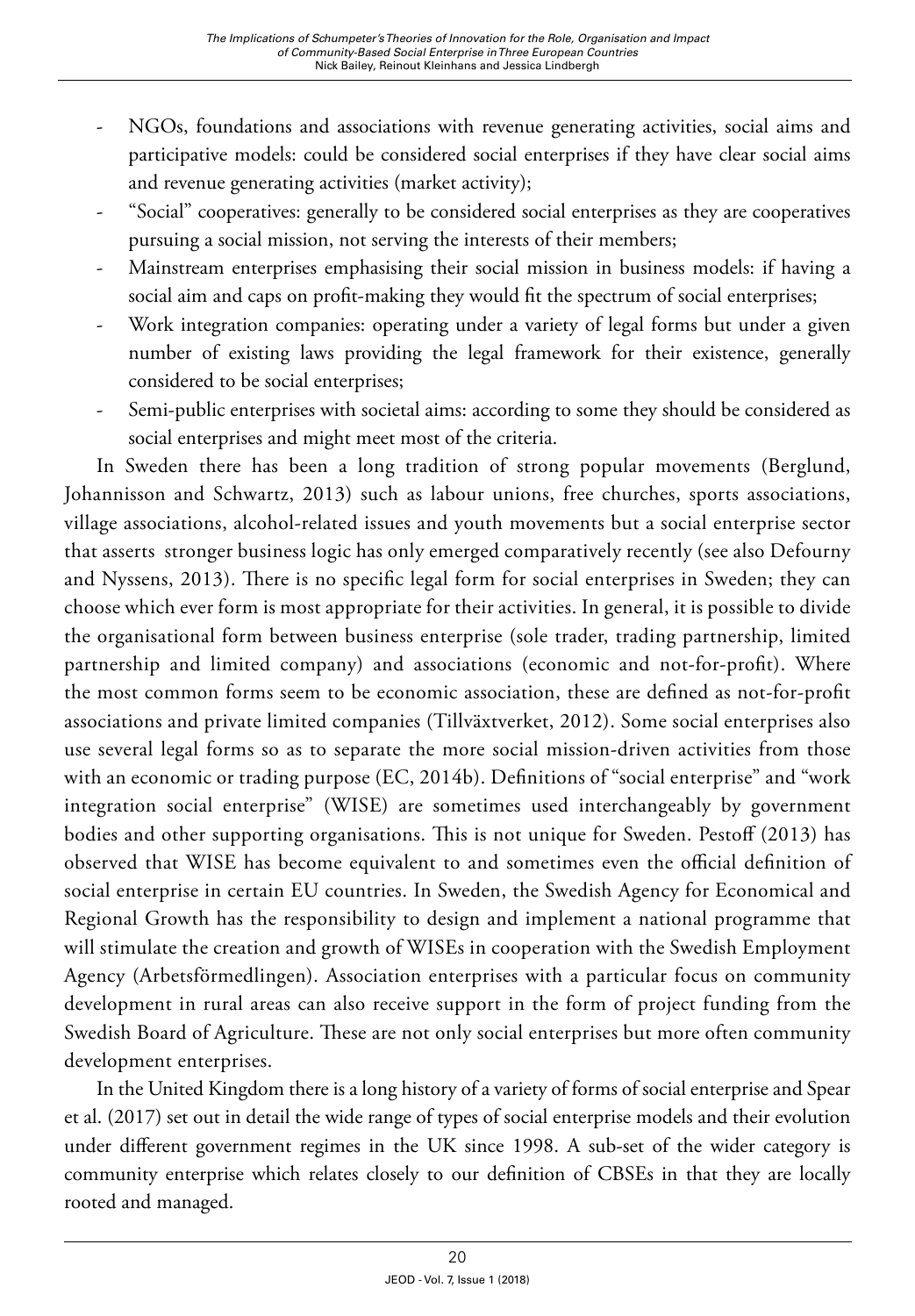There is no nationally agreed definition of social enterprise or CBSEs but Locality*,* an umbrella organisation for community business in the UK, provides this definition:

"Community enterprise is a significant sub-sector within the wider social enterprise sector. It shares the same definition as social enterprise: an organisation trading for social purpose with profits reinvested rather than going to shareholders. But a community enterprise is more specific in that it is based in, and provides benefits to a particular local neighbourhood or community of identity. A community enterprise is owned and managed by members of that community. It is an organisation run by a community as well as for a community". (Locality, 2016)

A survey commissioned by Power to Change suggest a steady increase in the number of community businesses in England reaching 7,085 (including village halls) in 2016 with assets to the value of GBP 2.1 billion (Hull, Davies and Swersky, 2016). There are several legal frameworks which they can adopt and these include: company limited by guarantee, community interest company (CIC), and industrial and provident society. After a legislation change in 2014 the latter are called registered societies and become a community benefit society or cooperative society (FCA, 2014). Many also qualify for charitable status which brings tax advantages.

# *3.2 Support for CBSEs on various levels*

In each country there are a number of membership and support organisations operating at the national level. Some also offer grants or assist CBSEs in accessing funding from other sources. In Sweden, Coompanion is a corporate advisor for cooperatives which is supported by the Swedish Agency for Economical and Regional Growth and regional co-financing. It offers free advice to cooperatives. The majority of their counselling is provided to WISEs. It provides what is referred to as "innovation checks" that can be worth up to SEK 100,000 per cooperative. The cooperative should have a minimum of three and a maximum of 250 employees. The funding can be used to buy external expertise from universities, research centres, or consultants regarding for example new business models, new products and services. It cannot be used for ordinary operations. Coompanion operates as a network of offices in 25 regions throughout Sweden.

An additional organisation with a particular focus on village development is Hela Sverige ska leva (All Sweden shall live). This is a national association consisting of nearly 4,700 village action groups. The aim of Hela Sverige ska leva is to support local development with a focus on a sustainable society. This organisation offers advice and support to local groups with knowledge on how to create local development. They also work as a lobby to influence public opinion about rural policies. In addition, there are a number of organisations that support particular projects able to deliver social benefits. Such funding is directed at particular projects and tasks of a group or association, such as funding the construction of village meeting spaces and sports facilities or venues.

In the Netherlands the main agency supporting CBSEs is the National Association of Active Residents (Landelijk Samenwerkingsverband Actieve Bewoners) (LSA), which is a platform of approximately 60 resident associations from 38 municipalities. It is a private non-governmental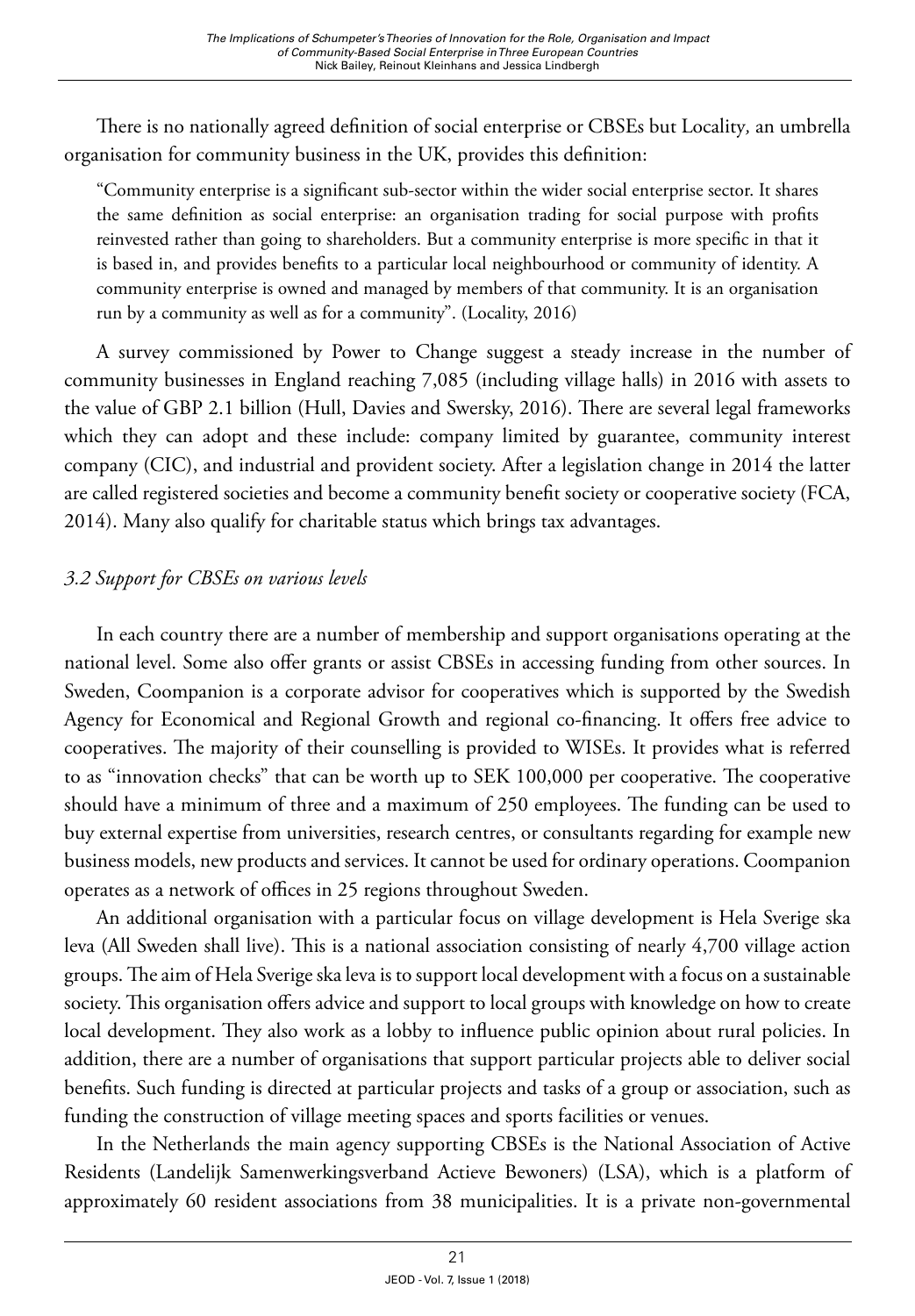organisation, consisting of a general director, project managers and support staff, which receives a large part of its funding through the Dutch Ministry of the Interior. Since its inception, LSA has looked for ways to strengthen the voice of residents in neighbourhood (regeneration) policies and to stimulate bottom-up initiatives of single residents or groups to improve the quality of life in their communities. It also offers newly formed community enterprises start-up grants if they submit an approved business plan.

The Netherlands Enterprise Agency (RVO) is the executive agency of the national government which is the most important public contact point for businesses, knowledge institutions and government bodies which can be contacted for information, advice, financing, networking and regulatory matters (EU, 2014). However, their scope is much broader than social enterprises.

Social Enterprise NLis a relatively recent (2012) but fast growing network of social entrepreneurs. Social Enterprise NL represents, connects and supports the growing community of social enterprises in the Netherlands. In November 2016, the number of members had already risen to 300 social enterprises. Apart from providing support, Social Enterprise NL focuses on the local and national government in improving the business environment for social enterprises. In contrast to many other countries, the Netherlands has no separate legal structure for social enterprises. Social Enterprise NL has also published a white paper on a new legal structure as well as drafting a code of conduct for social enterprises.

Social Powerhouse is also a support network by and for social enterprises, though less professional and active than Social Enterprise NL. In the area of incubators, the Social Enterprise Lab brings together students, academics, practitioners, experts and entrepreneurs, focusing on developing or scaling up social enterprises. Their main activity is developing, validating and disseminating knowledge from and about the social enterprise sector, spanning various domains (including health care and the environment).

However, these agencies support social enterprises in general, and do not explicitly mention CBSEs. A type of organisation that does not have a formal status, but seems to come quite close to CBSEs is *wijkondernemingen* (neighbourhood enterprises). A platform called "Wijkonderneming" offers relatively unstructured online information. On closer inspection, this reveals various legal forms, including associations, cooperatives, firms and social enterprises. The relevancy of this platform is rooted in the explicit recognition of collective action of neighbourhood residents to improve their living environment or living conditions, emphasizing small scale and proximity. This platform also makes explicit references to community trusts in the UK.

In England there are a number of organisations operating to provide support and in some cases funding to CBSEs. Social Enterprise UK is the national membership organisation for social enterprises whereas Locality (formerly the Development Trusts Association) is the national membership organisation for CBSEs in England with approximately 600 member organisations.

Advice and funding are also channelled through a number of other organisations. The National Lottery is a major source of funding and, for example, the Big Lottery Fund's Power to Change fund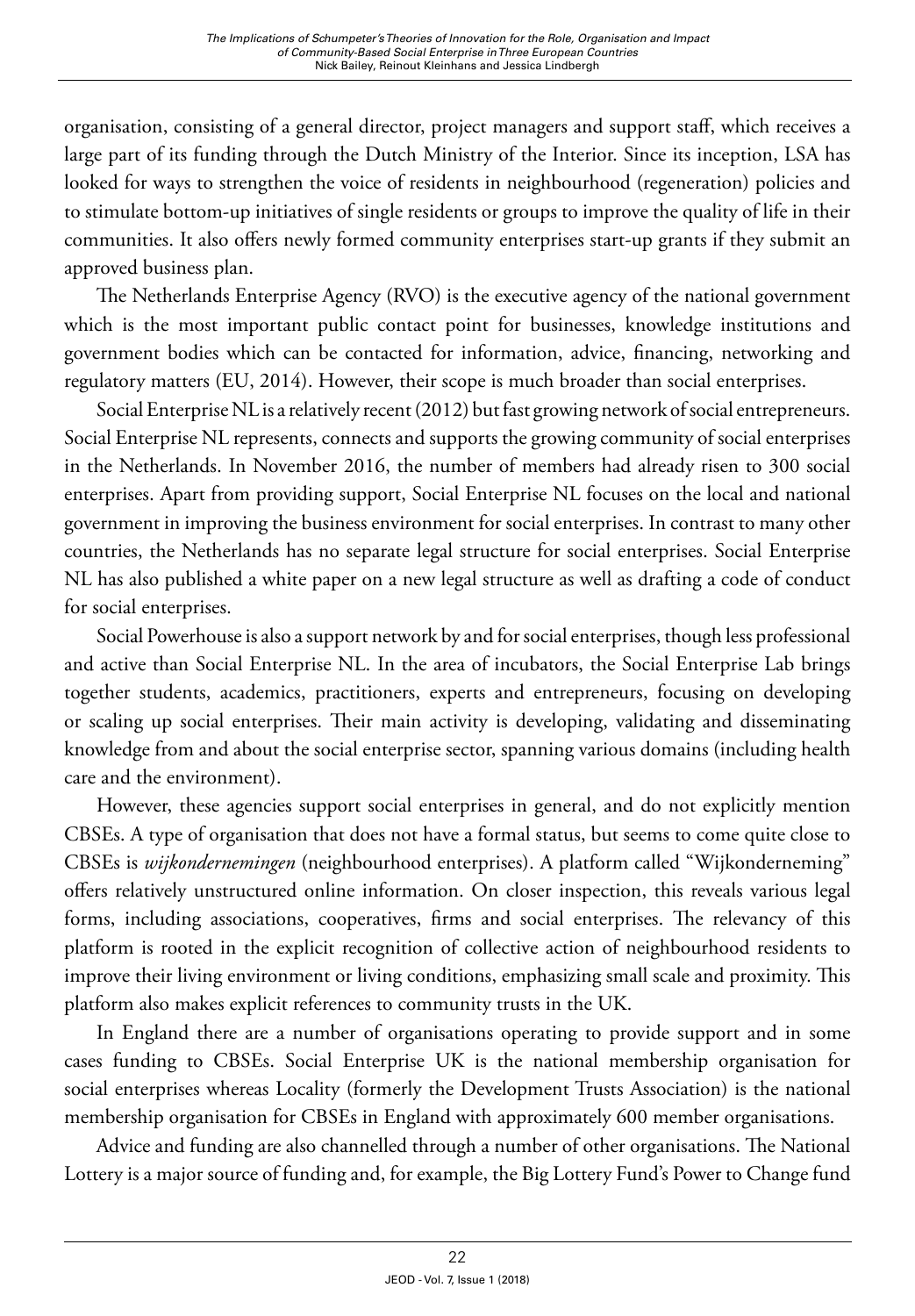has GBP 150 million to invest in community-led enterprises – such as shops, businesses and other community assets. There are many types of community business in England, such as shops, farms, pubs or call centres. What they all have in common is that they are accountable to their community and that the profits they generate deliver positive local impact. The Heritage Lottery Fund is also a source of funding for restoring or converting historic buildings.

The Big Lottery Fund's GBP 20 million Big Potential Fund is aimed at eligible voluntary, community and social enterprise organisations to improve their sustainability, capacity and scale and help them deliver greater social impact for communities across England. Big Potential is administered by the Social Investment Business on behalf of the Big Lottery Fund in partnership with Locality, Social Enterprise UK, Charity Bank and the University of Northampton. In addition, CBSEs can access additional funding from separate administrations in Scotland, Wales and Northern Ireland as well as national bodies such as the Arts Council, the Sports Council and specialist charities which target their resources on particular geographical locations.

We have found that local authority support for CBSEs is perceived as uneven and often inconsistent between different areas in all three countries. Much depends on local conditions and whether effective political and officer contacts can be secured over extended periods of time. Many CBSEs feel that their role and needs are poorly understood by local government and they often find it difficult to establish a point of contact for assistance. In England there is little direct local government funding for CBSEs and what was available has declined since austerity was introduced after 2008. But support can come in a variety of forms depending on local circumstances:

- Transfer of assets (land and buildings) and registering assets of community value;
- The award of service contracts;
- Technical support in arranging contracts, leases etc.
- Grants and loans (often at very low rates of interest);
- Assistance with applications to other organisations, including match funding.

In the Netherlands a panel study (Kleinhans et al., 2015) analysed the local policy context of CBSEs. Partly as a result of the absence of a national policy framework, there are significant differences in the ways in which local authorities define and assess CBSEs. In line with the white paper "Do-It-Yourself Democracy" (BZK, 2013), some local authorities choose to frame CBSEs in the context of active citizenship, with a consequence that distinctions between social enterprise, cooperatives and societal organisations are not clear. Hence, support varies, both in terms of content and finance. The extent to which local government is supportive towards CBSEs depends on the opinions of individual officials (local aldermen) and senior civil servants who are well positioned in the organisation to act as a "broker" between CBSEs and the local council. In many cases, CBSEs receive financial support from local authorities, housing associations or both. Usually, this funding comes in the form of a (temporary) subsidy or discounts on rent prices of real estate (such as empty schools or care homes). In other cases, local authorities commission CBSEs to deliver certain services, such as maintenance of green spaces. In the latter case, funding is an integrated part of the business model of the CBSE. The City Network G32 is now trying to promote social entrepreneurship within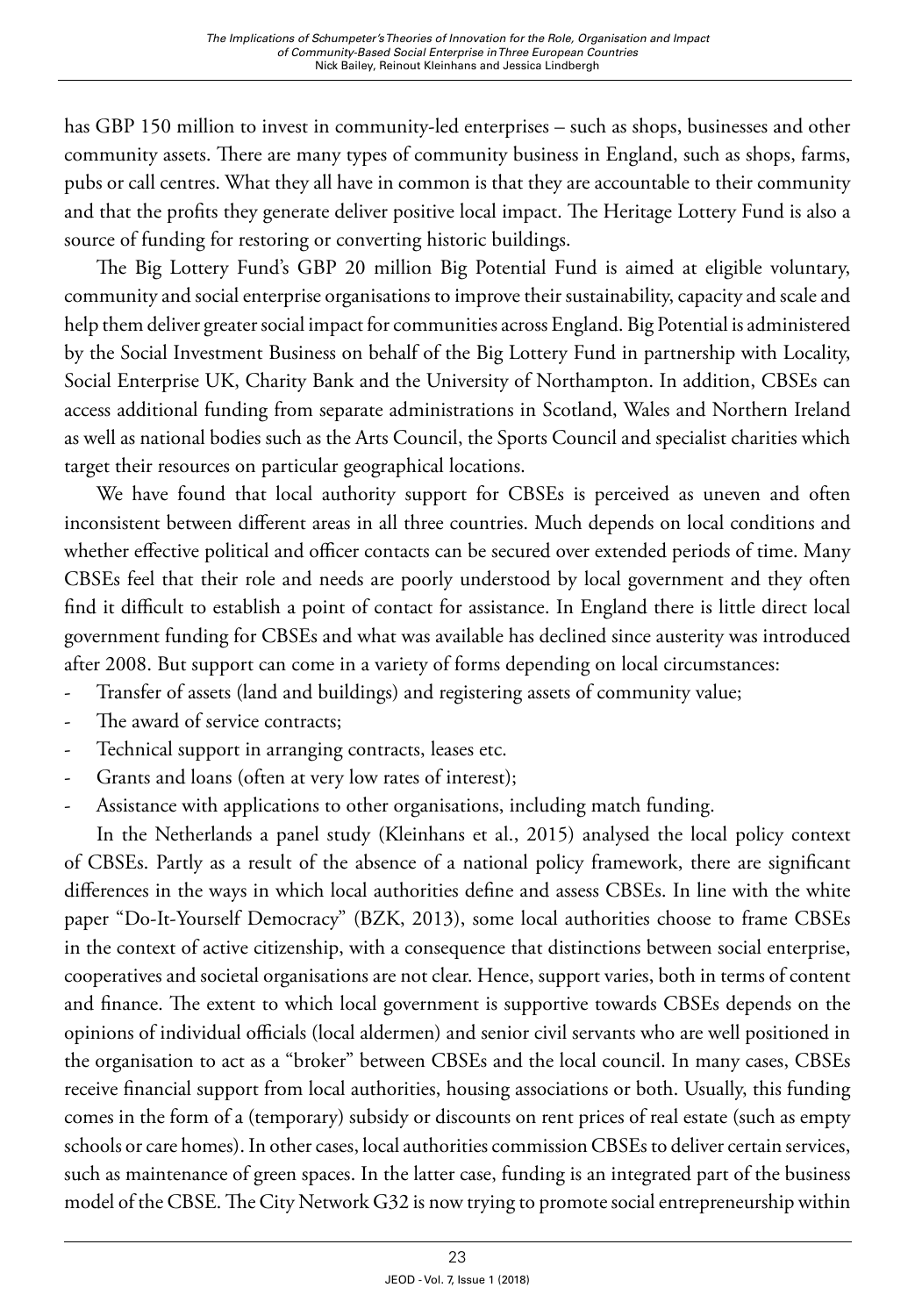the jurisdictions of the 32 largest cities, to stimulate a "social entrepreneurial-friendly ecosystem" (G32, 2017). However, it is not yet clear how this aim will translate into concrete measures.

In Sweden*,* there are 290 municipalities and 20 county councils/regions. The municipalities and county councils are encouraged to support social enterprises but are not required by law to do so. There is also no requirement to have a special unit and/or administrator dealing with social enterprises. However, a number of municipalities have created a specific policy to encourage the development of social enterprises and also offer support in the form of counselling often with an input of one of Coompanion's 25 regional offices.

As can be seen from this analysis, there are many different definitions of social enterprise (and in particular CBSEs). This is in line with the observation of Pestoff (2013) that both the public and the academic debates about social enterprises witness a lack of agreement on basic definitions and demonstrate considerable confusion about what to include and what not to include. Our analysis also shows a variety of sources of financial support, although perhaps more in England because of the way lottery funding is targeted towards community projects and businesses. There is also a stronger commitment in England to transferring surplus land and buildings from the public sector to third sector organisations such as community businesses and charitable bodies often provide capital budgets in order to bring them into beneficial use.

### **4. Innovation in projects, impact and funding arrangements**

This section describes the origins and roles of the case studies drawing out particularly the ways in which they innovate with the organisation and delivery of services to their local communities.

All Dutch CBSEs rent out work spaces and living spaces (rooms) from their assets to generate an income. The CBSEs themselves rent the building from a housing association or local government at a below market rent or manage this asset for the local authority. However, there are differences in the extent to which this is financially sustainable.

Until recently, Stichting BewonersBedrijven Zaanstad (SBZ) ran two community centres, including the one (De Poelenburg) in which the organisation is based. In May 2017, the local government of Zaanstad and the SBZ jointly decided that the SBZ will withdraw gradually from the management of the community centre called "De Poelenburg". The reason for this is that the CBSE can no longer afford (in terms of finance and staff capacity) to continue this task especially since the local authority is considering moving the community centre to a new location. The consequences of this decision again reveal the hybrid nature of this type of organisations (Doherty, Haugh and Lyon, 2014). On the one hand, the SBZ will be able to devote more time to its social aims. On the other hand, its dependence on local authority subsidies and other funding will increase significantly, because the management of the community centre also included raising an income from renting out spaces.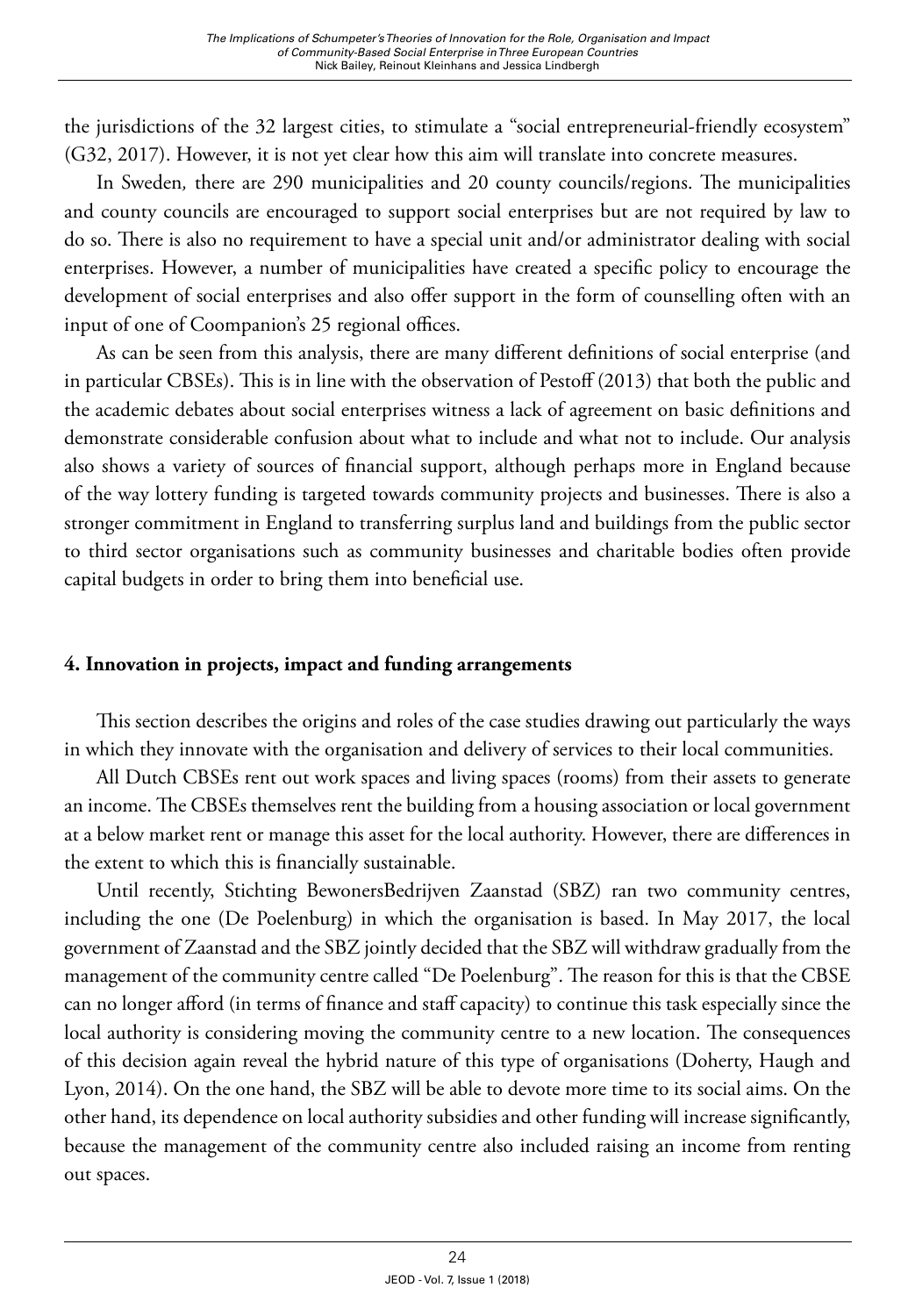The Bewonersbedrijf Crabbehoeve in Dordrecht is also struggling. While it pays a low rent to the local government, it still has to pay for utility and heating costs, and struggles to finance more expensive repairs on the building.

In the Bewonersbedrijf Malburgen, the situation is completely different. Even though many tenants in the Bruishuis pay a reduced rent, the rent income from the 130 units still amounts to a cash flow that is more than sufficient to pay the rent to the housing association Volkshuisvesting, as well as running and maintenance costs. In fact, Bewonersbedrijf Malburgen made a profit in 2016 after investing a lot of money in renovating many units, floor covering and other repairs in the first three years of tenancy.

Two of the three CBSEs conduct commissioned work for local government. Both the Stichting BewonersBedrijven Zaanstad and Bewonersbedrijf Crabbehoeve target a specific group of volunteers, unemployed people on social benefits. The local government provides funds to pay for supervision by the institutions for which they volunteer. As an example of innovation, the SBZ has become the first CBSE in the Netherlands to act as a subcontractor in the so-called "social neighbourhood teams", which bring together professionals from certain disciplines to target social problems in a specific area. As such, the local government pays two full-time staff members from SBZ in these teams. SBZ is also undertaking commissioned work for local housing associations, such as light renovation works and painting staircases of apartment buildings.

There are significant differences regarding the use of subsidies and grants. For Stichting BewonersBedrijven Zaanstad, a quarter of the total income consists of local government subsidies. This CBSE has also considered applying for subsidies from national funds, but this is hampered by the fact that submitting applications is a very time-consuming task. Initially, the Bewonersbedrijf Malburgen started out with a seed grant of EUR 140,000 from the LSA and a subsidy from the national Doen Foundation (EUR 60,000). However, they deliberately chose not to apply for more subsidies, but to focus on securing full independence as explained here:

"*At that moment, we were able to support ourselves. We did not need additional external funds. And I think, if you want something that you do not yet have in hand, you need to save for it. We save money for future expenses. And that is lowering your dependence on others. It's very tempting to say, 'let's apply for a subsidy', but I call this a bank of return favours, there is always a service that needs to be done in return. That is why I do not have any contact with the local government of Arnhem, I don't owe them anything. I don't want to be dependent on others in any way*". (Interview with main entrepreneur)

In contrast, the Bewonersbedrijf Crabbehoeve pays substantial attention to fundraising and subsidies. External grants were the main source of income from the very start. The Orange Fund (Oranjefonds), LSA, Doen Foundation, and Neighbourhood Wishes (run by the municipality) all provided significant grants, supplemented with a gift from the ING Bank. The acquisition of subsidies is considered as an important tool to keep the organisation running; not so much to offer activities, but to be able to hire professional staff to co-ordinate and deliver new activities.

In England, all three case studies depended heavily in the early years on a variety of subsidies and public sector grants and loans and local authorities often provided relatively short leases on below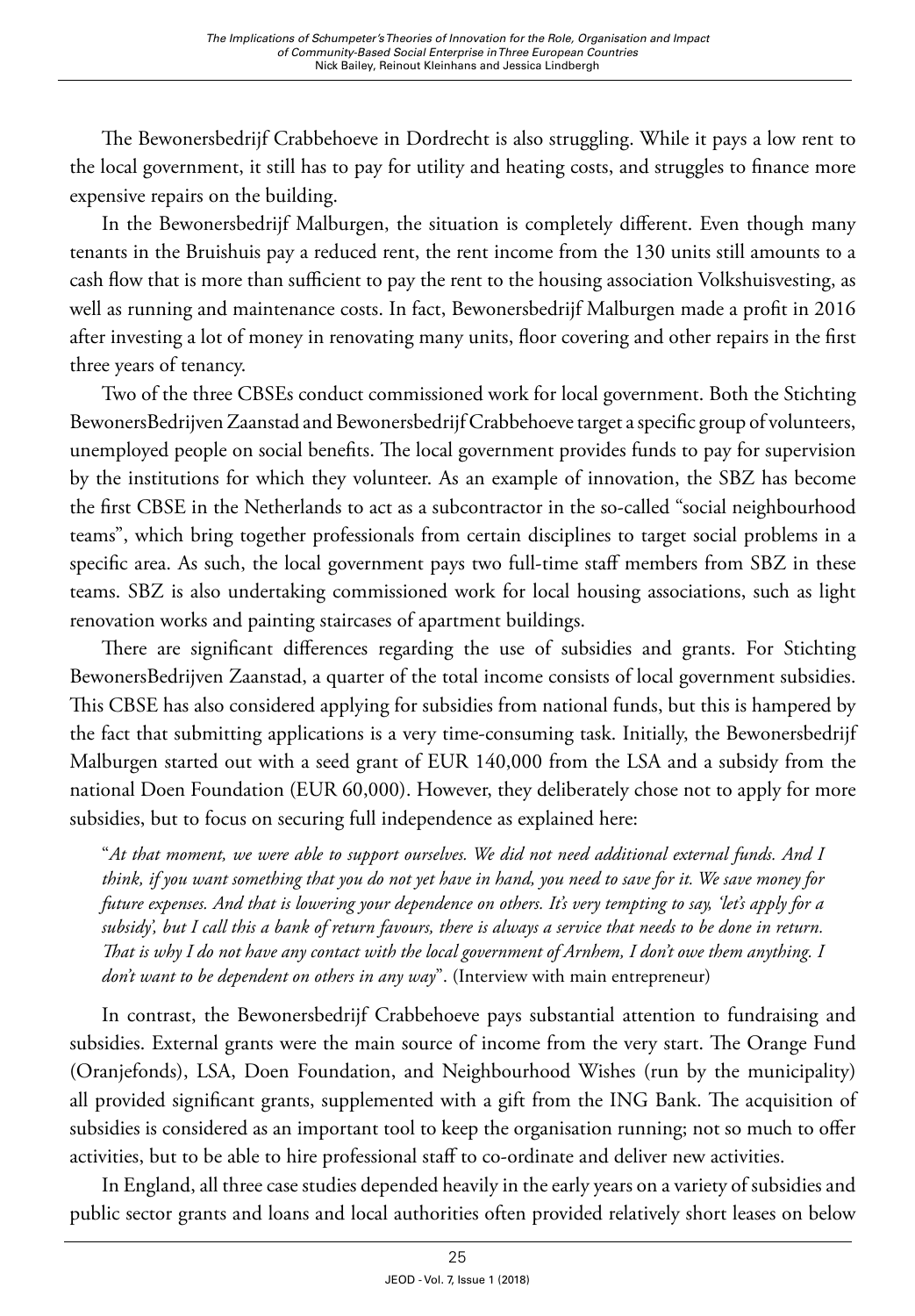market rents. This was clearly set out by the chief executive of Millfields Trust*,* which began by leasing some vacant buildings which were originally part of the Royal Naval Hospital in Plymouth:

"*The Trust formed itself as a company limited by guarantee in 1998 and I was appointed in 1999 so it took a couple of years to get established. There was more funding then, such as the Single Regeneration Budget (a central government funding mechanism to support local projects which ran from 1995-2001). It was an opportunity to draw down money from several sources such as English Partnerships, as the Hospital closed. These and European money were used to purchase and refurbish the buildings and to find a bit of revenue to employ the first members of staff"*. (Interview with Millfields Trust CEO)

Likewise, the Goodwin Trust in Hull begun in 1995 by taking over a vacant shop owned by the council on the Thornton estate. As they proved their viability, leases were often extended and additional assets were transferred. In addition, all the case studies made good use of other public sector funding sources: European Regional Development Fund, Local Enterprise Partnerships and third sector sources such as the Heritage Lottery Fund and Power to Change*.* Where necessary, commercial loans were negotiated but only on the basis of well- constructed business plans and property offered as collateral.

Organiclea is a cooperative in East London which runs a café in East London, leases some glasshouses from the council, and specialises in horticulture and the production of organic food. As a member of the cooperative made clear, trading projects enable other services to be provided through innovative cross-subsidisation, such as for those with learning difficulties:

"*Our box scheme is growing and we hope to make GBP 15,000 surplus next year. The market garden is people-focussed and the emphasis is on using people rather than machinery. We have lots of volunteers, some with learning difficulties. It would not run on its own commercially and staff are geared up to managing the volunteers. We've had funding from the City Bridge Trust. Those grants are increasingly hard to come by. There's more emphasis on funding by outcomes."* (Interview with cooperative member)

For the Goodwin Trust, income was dependent for some time on public sector contracts of various kinds but the Trust has recently demolished its temporary office building in order to build 41 units of affordable housing. For this it received funding from the Homes and Communities Agency which funds affordable housing in England, and a low-cost loan from the city council. When the development is complete, it will be occupied by people in housing need and the trust will generate a regular income from managing the estate.

In all three case studies a complex but balanced business model is operating. Trading opportunities tend to be exploited where they fit with the core objectives and where they generate a surplus which enables the non-trading activities to be undertaken or expanded. Grants tend to be applied for where these provide capital investment at nil cost, for example OrganicLea obtained a grant from Power to Change to repair the glasshouses. However, all three remain dependent on public or charitable funds to varying degrees but in each case earned trading income has increased as a proportion of total turnover.

In Sweden two of the CBSEs, Yalla Trappan in Malmo and Roslagskrafterna in Norrtälje are workers' cooperatives, aiming to provide work and/or on-site job training for people that have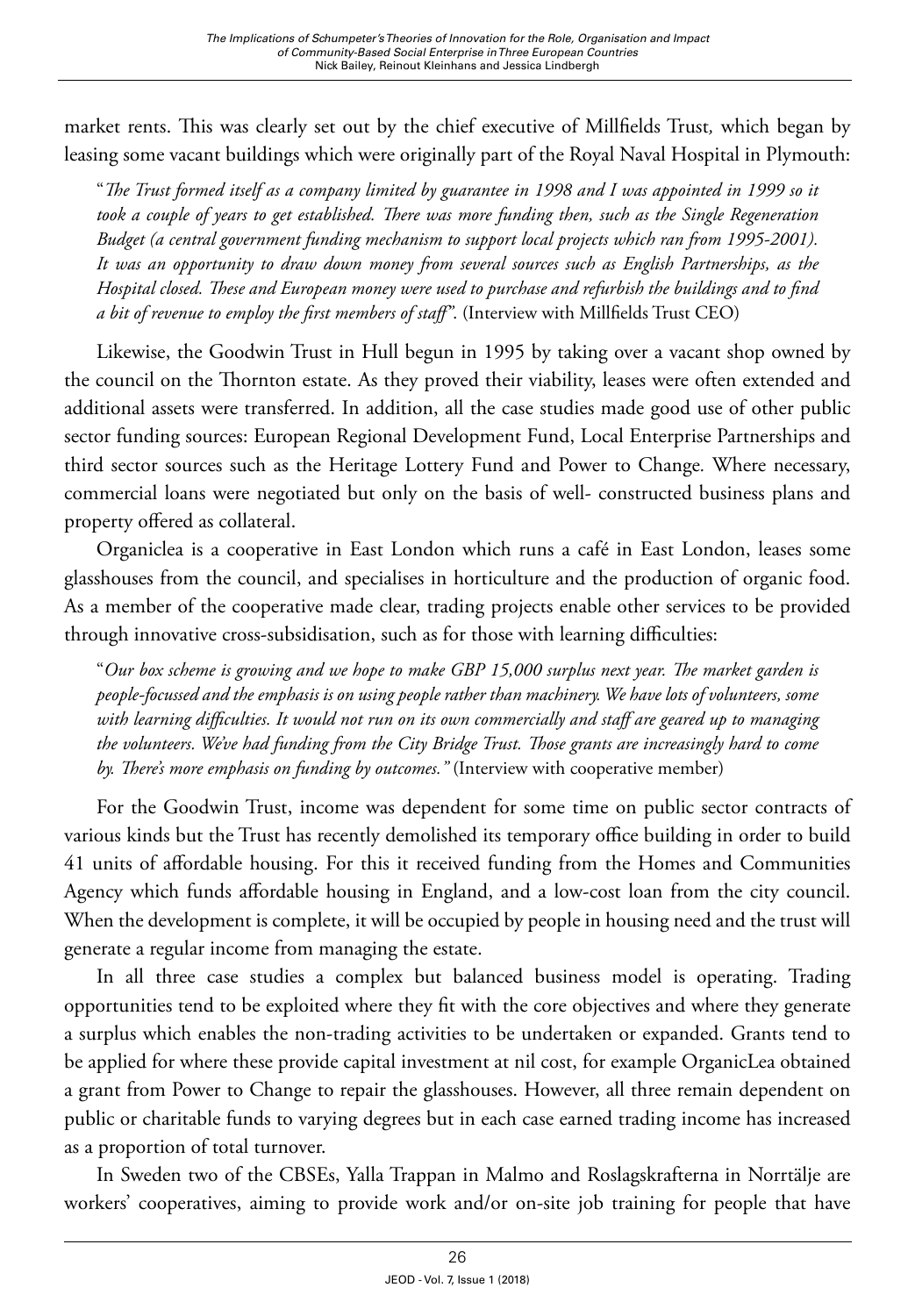had difficulties moving into the regular labour market. Hence, the intended beneficiaries are joint owners of the two cooperatives. Both cases originate from work integration (WISE) projects but wanted to achieve a longer-term sustainable financial model. Yalla Trappan's trading activities consist primarily of catering, a café, cleaning services and study visits to other areas where the model might be developed. Roslagskrafterna's trading consists of a café, second hand shop and repair. This is the smallest and most recent case and has the legal structure of an economic foundation. However, it defines itself and is organised as a workers' cooperative with a social aim. Profits are reinvested in the organisation and given to local charities. The CBSEs are selling on-site job training including supervision and define these as payments from the Employment Service Agency and not grants.

The third Swedish CBSE, Nya Rågsveds Folkets Hus (NRFH) in Stockholm, provides a local meeting space in order to encourage and promote active citizenship and also to engage in on-site job training as part of their mission. It is owned by other associations and organisations in the community. This CBSE originated from a citizen's initiative of young people at the end of the 1970s as a protest against the lack of meeting spaces in the locality. The commercial activities are primarily renting out space, a café and second hand shop. The non-profit activities are targeting the local community and include a free meeting space for smaller non-profit organisations, advice and help to set up new organisations. The priorities of these CBSEs are to various degrees related to work and work experience, empowerment, integration and increasing liveability.

All three Swedish case studies have their roots in either the labour movement or cooperative principles. This is in line with previous research which has argued for social enterprises to be promoted in Sweden (Gawell, Pierre and von Friedrichs, 2014; Gawell, 2015). Within the two largest organisations, the founders clearly stated that the experience of the labour movement and the social democratic party had an impact on how and why they had an interest in running a CBSE. All of the cases have several income streams to ensure financial sustainability. A small proportion of the organisations' income comes from grants. All cases stress that activities need to be selfsustaining, thus they all fit the description of hybrid organisations, mixing not-for-profit and forprofit elements in order to secure the future of the organisations.

## **5. Discussion and conclusions**

This paper started from the question: to what extent can community-based social enterprises be considered as a form of social innovation and how does this innovation arise in terms of role, organisation and impact of CBSEs?

The results demonstrate that there are both similarities and differences in the establishment and evolution of CBSEs in England, the Netherlands and Sweden. The similarities largely relate to the growth of social enterprise organisations in response to changing relationships between citizens, the state and local economies. In all three countries, there has been a contraction of the state at central and local levels due to austerity and neoliberal economic philosophies. This has opened up a new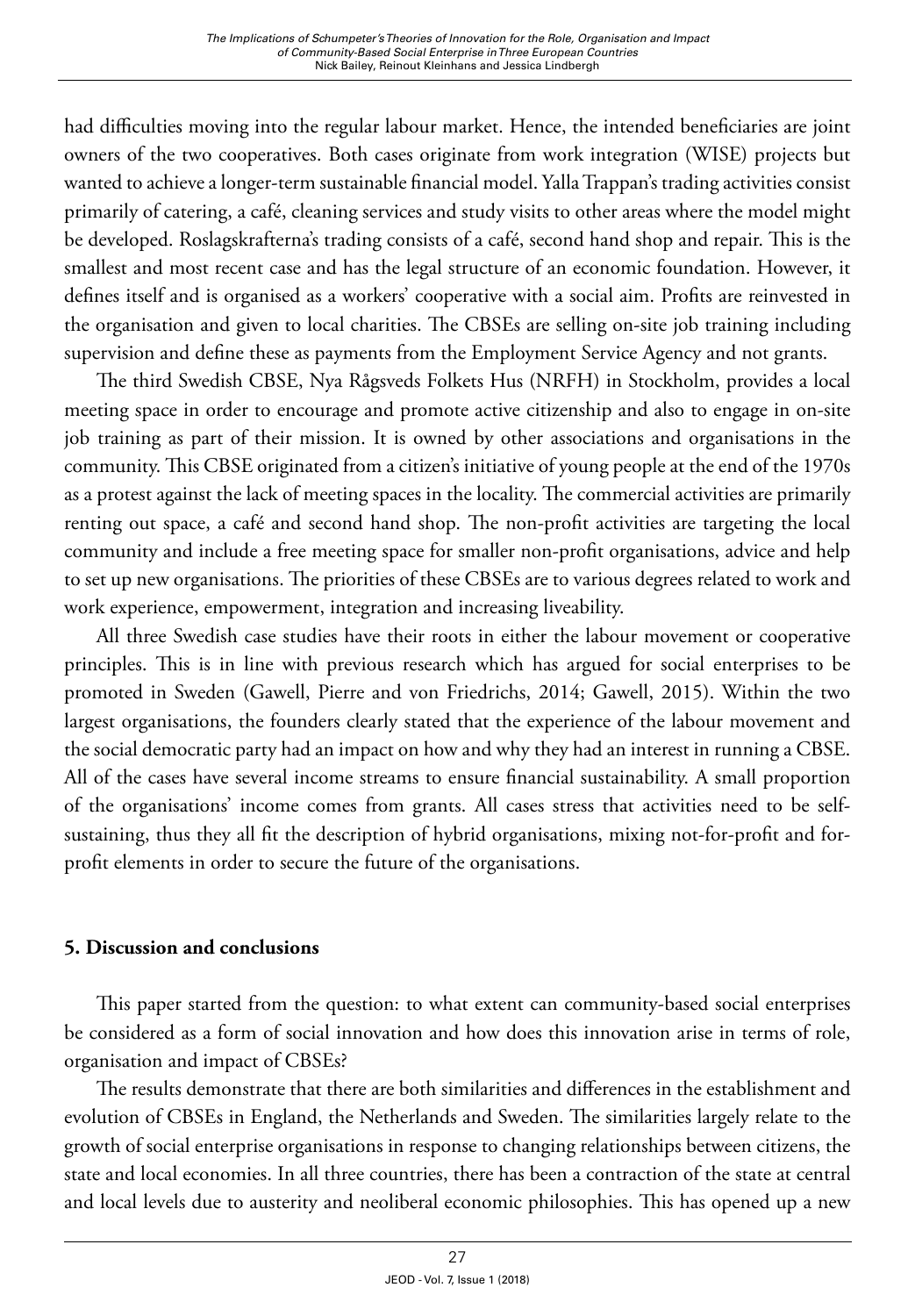economic and political space filled by citizens organising themselves for the collective good who are eager to adopt innovative practices in doing so. In this sense, the growth of social enterprise and the cooperative movement can be considered as a kind of counter-narrative to (global) capitalism and the dominance of the market (Birchall, 2013). State and private sector organisations are becoming increasingly porous at the edges and often collaborating around different, and sometimes innovative, methods of service delivery. This collaboration also extends into civil society and provides opportunities for CBSEs. In England, in particular, there has been a growing trend towards assets, such as land and buildings, being transferred from the public sector which has provided new opportunities for the bodies such as the English case studies. But in all three countries changing circumstances have resulted in social enterprises which have little alternative but to experiment with new organisational forms and innovative projects in order to ensure that the competing institutional logics of social value and financial income are balanced.

A further similarity between the three countries is the ability of CBSEs to experiment with different organisational arrangements, whether a legally registered company, a cooperative or a social foundation. All in various ways subscribe to the principles of democratic control, representation, and empowerment of often relatively deprived and marginalised sections of the local population. The development of personal skills of volunteers and beneficiaries is also important, for example to secure employment or expertise opening up new career opportunities. Volunteers also play an important role in contributing as board members, treating volunteering as a way of promoting health and wellbeing, or assisting in reducing overheads. Thus all case studies are experimenting with new, inclusive and non-discriminatory ways of organising as well as working cooperatively in order to achieve a set of goals rooted in the priorities of the local community. In both England and Sweden leading members have provided consultancy advice and disseminated innovative approaches to other newly formed organisations and to government departments.

The differences between the three countries are equally significant. Different cultures, legal arrangements, funding sources and administrative arrangements have a significant influence on the origins and evolution of CBSEs. Contingency theory (Donaldson, 2001) helps to explain how CBSE practices in the three countries are responding to the range of national and local opportunities and funding sources available at the time. This also applies to the willingness of local authorities and other public and private bodies to provide support, for example through joint collaborative arrangements. Particular circumstances at a particular time need to be assessed and acted upon, but situations can change rapidly. The key variables seem to be the availability of different forms of capital and revenue funding, the extent of support from government agencies and the local authority, and the ability to access new contracts or to acquire assets which contribute towards the organisation's social and economic objectives.

A further difference relates to the definition of the beneficiaries of services provided. In Sweden the main focus is on the beneficiaries of the organisation which in the case of WISE projects are people who need training and who are unemployed. In England and the Netherlands there is a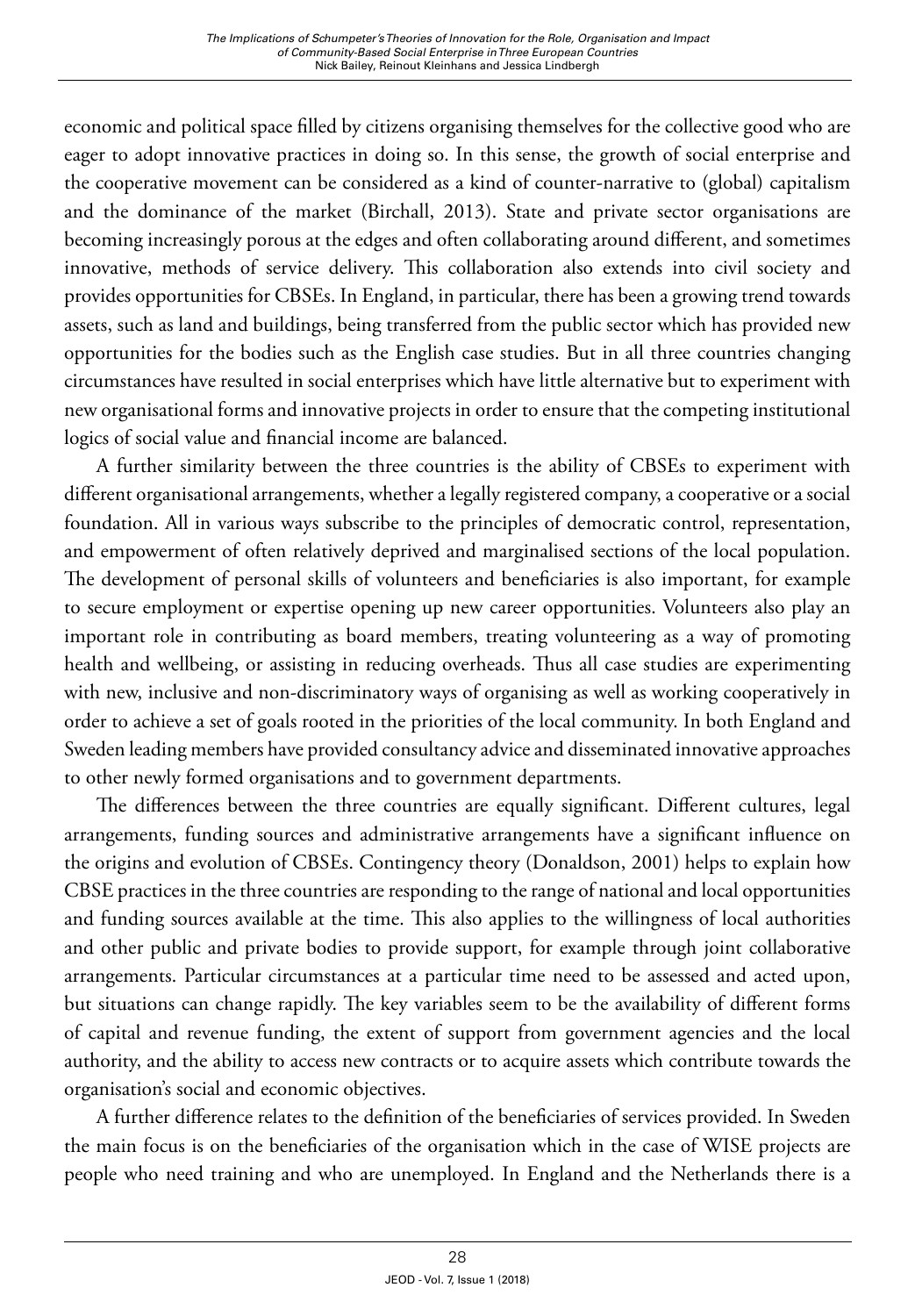longer tradition of community development and a perception that the organisation is set up to benefit, and is largely run by, "the community" in the defined area. In some urban areas members are drawing on experience of previous regeneration programmes designed to promote community engagement (Crisp et al*.,* 2016).

In most of the case studies there are "leaders" (or entrepreneurs) who can be considered as the "motivating force" of the CBSEs. These are often, but not exclusively, the initiators, or board members that were involved in the start-up of the business. In Sweden and England, chairpersons (in Sweden) and chief executives (in England) are leading the organisations by being entrepreneurial, promoting core values and managing external relations. In the Netherlands, leadership is sometimes provided by the chairperson of the CBSE, in other cases by the main entrepreneur (*zakelijk leider*). Thus, Schumpeter's work on innovation and entrepreneurialism brings valuable insights into how CBSEs are structured and how they need to continually identify new opportunities and working practices in order to survive. While they can also be described as "path dependent" (Kay, 2005), new projects or funding arrangements can rapidly change the direction or growth trajectory of the organisation, representing examples of "creative destruction" (McCraw, 2007).

While the literature highlights the importance to community leadership (Selsky and Smith, 1994; Renko et al., 2015), our case studies reveal practices of leadership exhibited by charismatic individuals, who take the majority of the decisions, normally based on core values but with varying amounts of consultation with the board. This contrasts with the general definition of CBSEs in the literature, which emphasis that CBSEs are run by and run for "the community" (see section 1). The finding is also partly at odds with the observation of Pestoff (2013) that participatory governance is crucial in keeping the economic activity of social enterprises in line with their social activities and thus limit or avoid mission drift. On the other hand, in the member-driven organisations such as the Swedish cases the members and representatives of the board can be considered to be the community or at least partly so. In the end, the democratic principle of "one member one vote" is still at the centre of the decision process, although in practice most decisions emerge by consultation and negotiation.

In many cases, board members have been recruited because of their skills, local knowledge or extensive networks as residents. In other words, CBSE tend to be skills-driven rather than democratic representative-driven, with the latter reflecting a situation in which board members might be democratically elected. The unique (combinations of skills) enable board members to become the "change makers" that drive innovation in the non-profit sector (Defourny and Nyssens, 2013). In reality, elections rarely occur in our case studies because few have multiple candidates for board vacancies. Experienced volunteers can often be a good source of recruits for board membership. The Swedish cases work on the basis of a cooperative structure which allows members to ensure good practice is followed, while in the Netherlands, this opportunity is lacking because foundations do not have members. OrganicLea in England strikes a balance between leadership by a few as well as the active involvement of all 15 cooperative members. The challenges of collective decision-making are not unique to CBSEs in that encouraging greater participation in decision-making is generally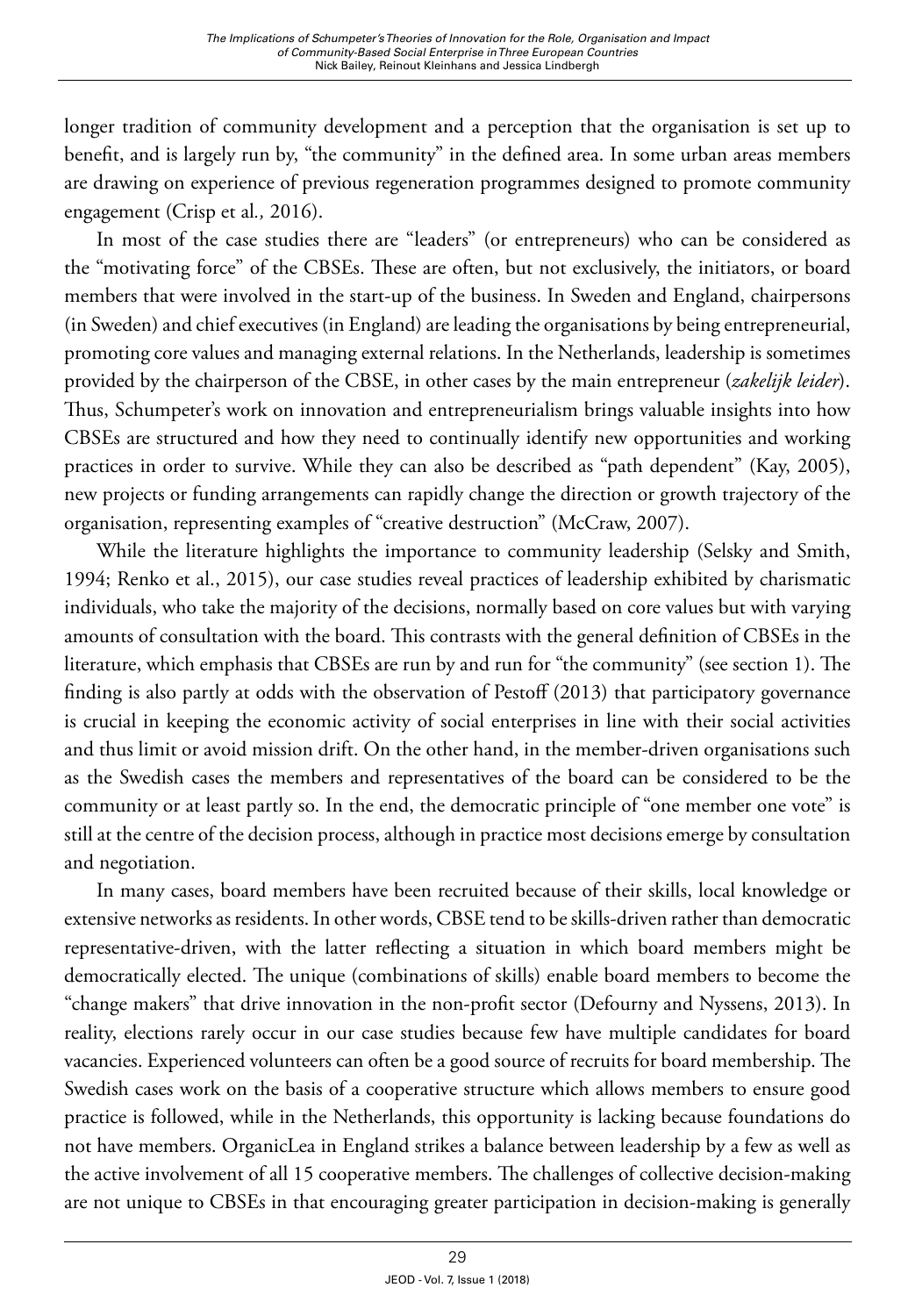seen as an important core value in CBSEs but at the same time it can slow up the process and make it more difficult to achieve clear outcomes.

The research project emphasized the need for the positive support of governments and especially local authorities. However, the social enterprise sector is still in its infancy, which affects the outcome of positively framed discourses on this particular form of active citizenship. In Sweden, there is a growing interest in social entrepreneurship but at the same time there seems to be uncertainty about the direction the national government should take in order to promote more responsibility of citizens. For instance, a commission report requested by the government with the purpose to investigate needed actions to strengthen the social economy and social innovations has not been published despite considerable interest in the outcome. The emergence and growth of social entrepreneurship is not without criticism and it has been suggested that changing government policies and narratives have been part of the problem (e.g. Dey and Steyaert, 2010; Teasdale, 2012). In England, social and community enterprise have a relatively low national profile in comparison, for example, to Scotland which has a national strategy linked to other programmes such as urban regeneration. In the Netherlands, the increasing importance of social enterprise has been acknowledged, but this has not yet influenced supportive policies at all levels. In fact, the growing role of social enterprise in the three countries may still be seen as a threat to established interests of local authorities, who feel that they should remain responsible for various forms of service provision.

In conclusion, Schumpeter's work, and the literature which followed, raises important questions about the nature of social innovation and entrepreneurialism. However, caution is needed in transferring his concepts relating to a capitalist economy to the different world of social enterprise. Here, sudden shifts in technology or challenges from competing enterprises are much less evident. We have used Schumpeter's work as a lens to assess the effects of social innovation on different aspects of CBSEs. We conclude that CBSEs represent a growing response in the three countries studied to a range of political factors such as austerity and a gradual retrenchment of state engagement in welfare provision in the context of neoliberalism. Both the organisational form and the projects adopted can represent an innovative and entrepreneurial response to local circumstances. In the words of Defourny and Nyssens (2013), the distinctive conceptions of such social entrepreneurship are deeply rooted in the social, economic, political and cultural contexts in which these organisations emerge. Each CBSE adopts a set of core values which broadly determines their development pathway that in itself can give rise to innovative solutions to social problems and a flexible, entrepreneurial approach to change. Slightly diverting from Schumpeter's concept of creative destruction, we have argued that new opportunities, the acquisition of new assets and other trading or non-trading opportunities can lead to "creative disruption" within CBSEs where a sudden shift in activity can open up new potential for growth.

Across the three countries, we have observed similar trajectories from a low-level start as a community project or cooperative, gaining over time an increasing income from commercial activities, and at some point developing a more diversified range of services and facilities based on both commercial trading and non-commercial funding. Thus, CBSEs can be both innovative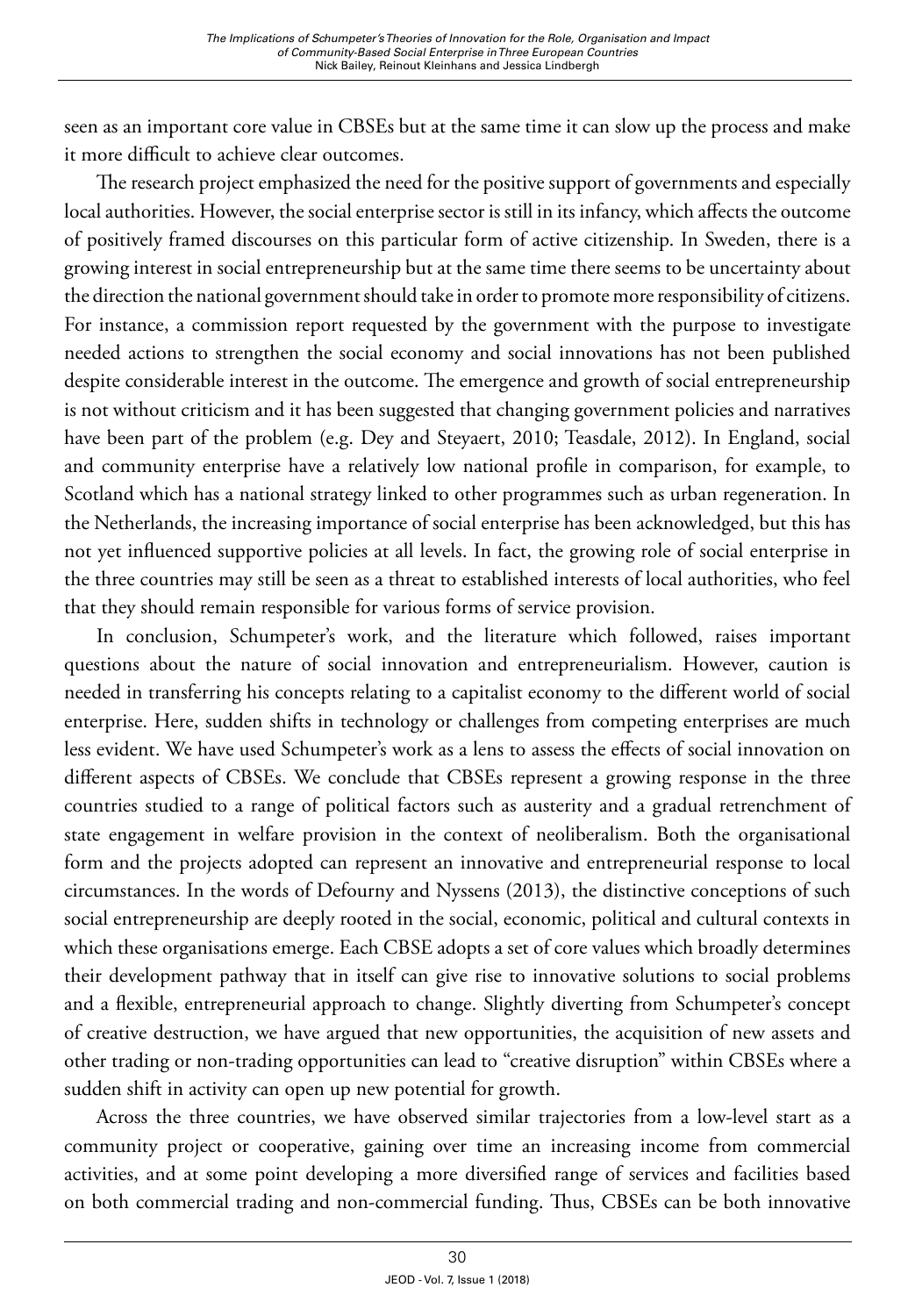and entrepreneurial in developing this hybrid business model which is pioneering new approaches to local service delivery as part of a larger strategy of satisfying the growing demand for increased citizen involvement in delivering high quality services where the state is unwilling or unable to do so*.* In line with Vieta and Lionais (2014), we conclude that the potential of CBSEs to unlock transformational impacts on communities requires them to be grounded in wider issues of socioeconomic justice and alternative visions of service delivery.

However, we conclude that CBSE development does not necessarily equate with expansion, particularly in spatial terms. Social innovations such as CBSEs often remain small scale and well-grounded in their locality; there is little experience in all three countries of rolling out a coordinated approach at urban, regional or national levels. In fact, this may not even be desirable; it has been argued that the idea of rolling-out or scaling-up of successful social innovations and social enterprises reflects "a mechanistic, mass production perspective of service provision" (Pestoff, 2014: 393). Each CBSE seeks financial sustainability but this will depend very much on the opportunities and constraints it identifies in its locality and through developing boundary-spanning, collaborative arrangements with others. However, central and local government in all three countries are still not fully committed to providing the levels of support to enable this sector to meet its full potential and practice across Europe remains very uneven. According to Defourny and Nyssens (2013: 28), social enterprises (and hence, CBSEs) "significantly influence their institutional environment and they contribute to shaping institutions, including public policies". The sustainability and future growth of social enterprises can therefore be linked to recognition by government funding sources that social enterprises make a distinctive contribution to communities. We hypothesise that government commitment across European countries will increase over time, recognising the fact that social innovations as discussed in this paper not only imply a full learning process for active citizens and (nascent) social enterprises, but also a steep learning curve for governments and (other) supporting organisations.

## **References**

- Bailey, N. (2012). The role, organisation and contribution of community enterprise to urban regeneration policy in the UK, *Progress in Planning*, 77(1): 1-35. DOI:<https://doi.org/10.1016/j.progress.2011.11.001>
- Barnes, M., Skelcher, C., Beirens, H., Dalziel, R., Jeffares, S. & Wilson, L. (2008). *Designing citizen-centred governance.* York: Joseph Rowntree Foundation.
- Berglund, K., Johannisson, B. & Schwartz, B. (eds.) (2013). *Societal entrepreneurship: positioning, penetrating, promoting*. Cheltenham: Edward Elgar.
- Birchall, J. (2013). The potential of co-operatives during the current recession; theorizing comparative advantage, *Journal of Entrepreneurial and Organizational Diversity*, 2(1): 1-22. DOI:<https://doi.org/10.5947/jeod.2013.001>
- Brandsen, T., Cattacin, S., Evers, A. & Zimmer, A. (eds.) (2016). *Social innovations in the urban context*. Heidelberg: Springer Open. DOI:<https://doi.org/10.1007/978-3-319-21551-8>
- BZK Ministry of the Interior (2013). De Doe-Democratie. Kabinetsnota ter stimulering van een vitale samenleving [The DIY Democracy. White Paper for stimulating a vital society]. The Hague: Ministry of the Interior.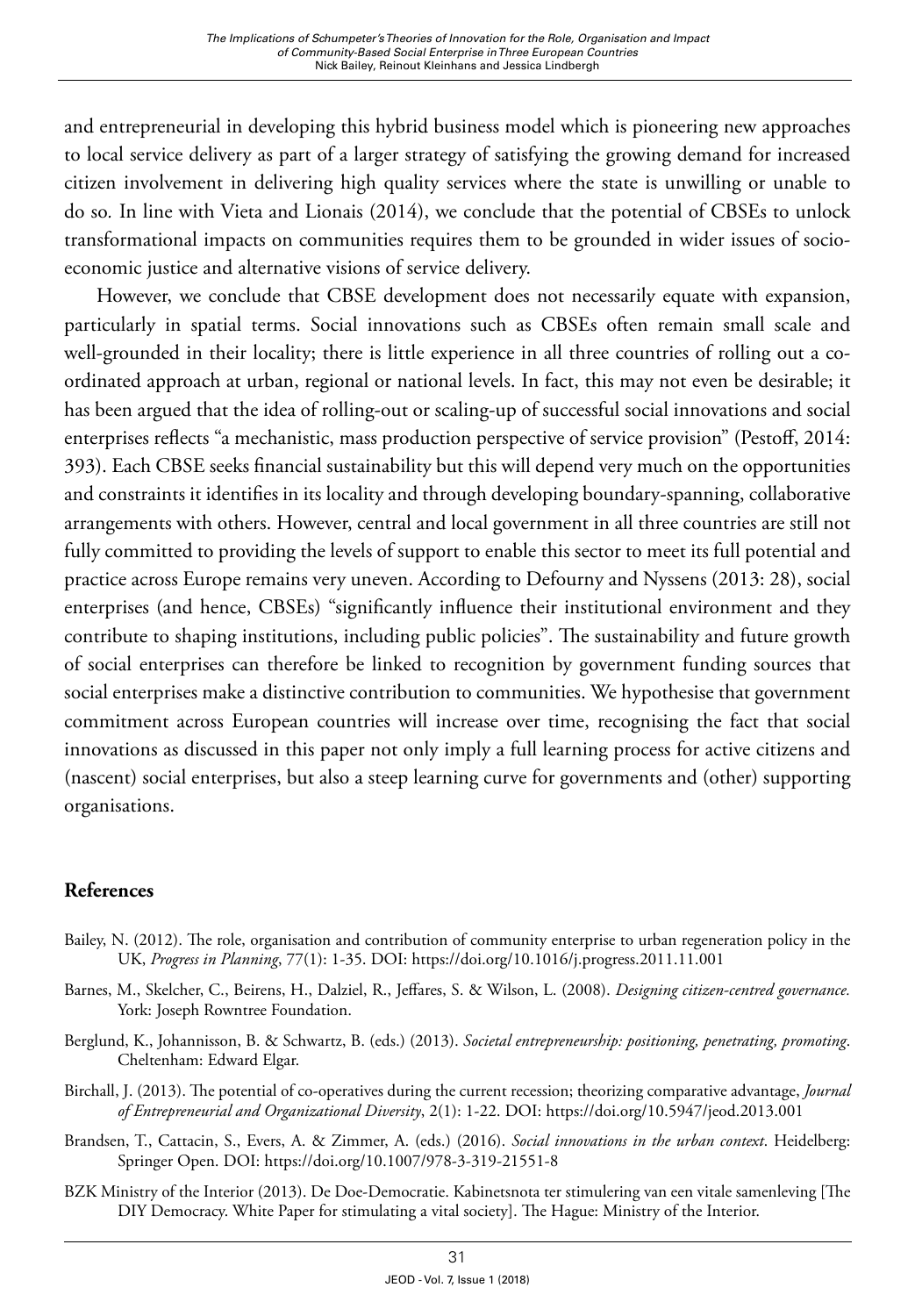- Crisp, R., McCarthy, L., Parr, S. & Pearson, S. (2016). *Community-led approaches to reducing poverty in neighbourhoods: A review of evidence and practice*. York: Joseph Rowntree Foundation.
- Dees, J.G., Haas, M. & Haas, P. (1998). The meaning of "social entrepreneurship". Available at: [http://www.redalmarza.](http://www.redalmarza.cl/ing/pdf/TheMeaningofsocialEntrepreneurship.pdf) [cl/ing/pdf/TheMeaningofsocialEntrepreneurship.pdf](http://www.redalmarza.cl/ing/pdf/TheMeaningofsocialEntrepreneurship.pdf) [Accessed: May 2018].
- Defourny, J. & Nyssens, M. (2013). Social Co-operatives: When Social Enterprises Meet the Co-operative Tradition, *Journal of Entrepreneurial and Organizational Diversity*, 2(2): 11-33. DOI:<https://doi.org/10.5947/jeod.2013.008>
- Dey, P. & Teasdale, S. (2015). The tactical mimicry of social enterprise strategies: Acting 'as if' in the everyday life of third sector organisations, *Organisation*, 23(4): 485-504. DOI: <https://doi.org/10.1177/1350508415570689>
- [Dey](http://www.emeraldinsight.com/author/Dey%2C+Pascal), P. & [Steyaert](http://www.emeraldinsight.com/author/Steyaert%2C+Chris), C. (2010). The politics of narrating social entrepreneurship, *Journal of Enterprising Communities: People and Places in the Global Economy*, 4(1): 85-108. DOI: <https://doi.org/10.1108/17506201011029528>
- Doherty, B., Haugh, H. & Lyon, F. (2014). Social enterprises as hybrid organizations: A review and research agenda, *International Journal of Management Reviews*, 16(4): 417-436. DOI:<https://doi.org/10.1111/ijmr.12028>
- Donaldson, L. (2001). *The contingency theory of organisations*. London: Sage Publications. DOI: [https://doi.](https://doi.org/10.4135/9781452229249) [org/10.4135/9781452229249](https://doi.org/10.4135/9781452229249)
- European Commission, Directorate-General for Employment, Social Affairs and Inclusion (EC) (2014a). *A map of social enterprises and their eco-systems in Europe. Country Report: The Netherlands*. Brussels: European Commission.
- European Commission, Directorate-General for Employment, Social Affairs and Inclusion (EC) (2014b). *A map of social enterprises and their eco-systems in Europe. Country Report: Sweden*. Brussels: European Commission.
- European Commission, Directorate-General for Employment, Social Affairs and Inclusion (EC) (2015). *A map of social enterprises and their eco-systems in Europe: Synthesis report*. Brussels: European Commission.
- Financial Conduct Authority (FCA) (2014). Mutual societies information note*.* London: FCA. Available at: [https://www.](https://www.fca.org.uk/firms/registered-societies-introduction/co-operative-community-benefit-societies-act-2014) [fca.org.uk/firms/registered-societies-introduction/co-operative-community-benefit-societies-act-2014](https://www.fca.org.uk/firms/registered-societies-introduction/co-operative-community-benefit-societies-act-2014) [Accessed: October 2017].
- Gawell, M. (2015). Social enterprise in Sweden: Intertextual consensus and hidden paradoxes, *ICSEM Working Papers*, no.8. Liege: The International Comparative Social Enterprise Models (ICSEM) Project.
- Gawell, M., Pierre, A. & von Friedrichs, Y. (2014). Societal entrepreneurship– a cross-boundary force for regional and local development cherished for multiple reasons, *Scandinavian Journal of Public Administration*, 18(4): 109-130.
- G32 (City Network G32) (2017). Meer impact met social ondernemerschap. Roadmap for gemeenten (More impact with social entrepreneurship. A roadmap for local authorities). Available at: [https://www.g32.nl/files/2017-06/](https://www.g32.nl/files/2017-06/G32-Roadmap-Sociaal-Ondernemerschap.pdf) [G32-Roadmap-Sociaal-Ondernemerschap.pdf](https://www.g32.nl/files/2017-06/G32-Roadmap-Sociaal-Ondernemerschap.pdf) [Accessed: November 2017]
- Gordon, M. (2015). A typology of social enterprise traditions, *ICSEM Working Papers*, no. 18. Liege: The International Comparative Social Enterprise Models (ICSEM) Project.
- Hull, D., Davies, T. & Swersky, A. (2016). The community business market in 2016, *Power to Change Research Institute Report*, no. 4. London: Power to Change Trust.
- Kay, A. (2005). A critique of the use of path dependency in policy studies. Public Administration*,* 83(3): 553-571. DOI: <https://doi.org/10.1111/j.0033-3298.2005.00462.x>
- Kleinhans, R. (2017). False promises of co-production in neighbourhood regeneration: The case of Dutch community enterprises, *Public Management Review*, 19(10): 1500-1518. DOI: [https://doi.org/10.1080/14719037.2017.12](https://doi.org/10.1080/14719037.2017.1287941) [87941](https://doi.org/10.1080/14719037.2017.1287941)
- Kleinhans, R., Doff, W., Romein, A. & van Ham, M. (2015). Project Kennisontwikkeling Experiment Bewonersbedrijven – Eindrapportage (Project Knowledge Development Experiment Community Enterprises – Final Report). Delft: Delft University of Technology, Faculty of Architecture and the Built Environment. Available at: [https://www.](https://www.rijksoverheid.nl/onderwerpen/leefbaarheid/documenten/rapporten/2015/10/20/project-kennisontwikkeling-experiment-bewonersbedrijven) [rijksoverheid.nl/onderwerpen/leefbaarheid/documenten/rapporten/2015/10/20/project-kennisontwikkeling](https://www.rijksoverheid.nl/onderwerpen/leefbaarheid/documenten/rapporten/2015/10/20/project-kennisontwikkeling-experiment-bewonersbedrijven)[experiment-bewonersbedrijven](https://www.rijksoverheid.nl/onderwerpen/leefbaarheid/documenten/rapporten/2015/10/20/project-kennisontwikkeling-experiment-bewonersbedrijven)
- Locality (2016). *Places and Spaces: The future of community asset ownership.* London: Locality.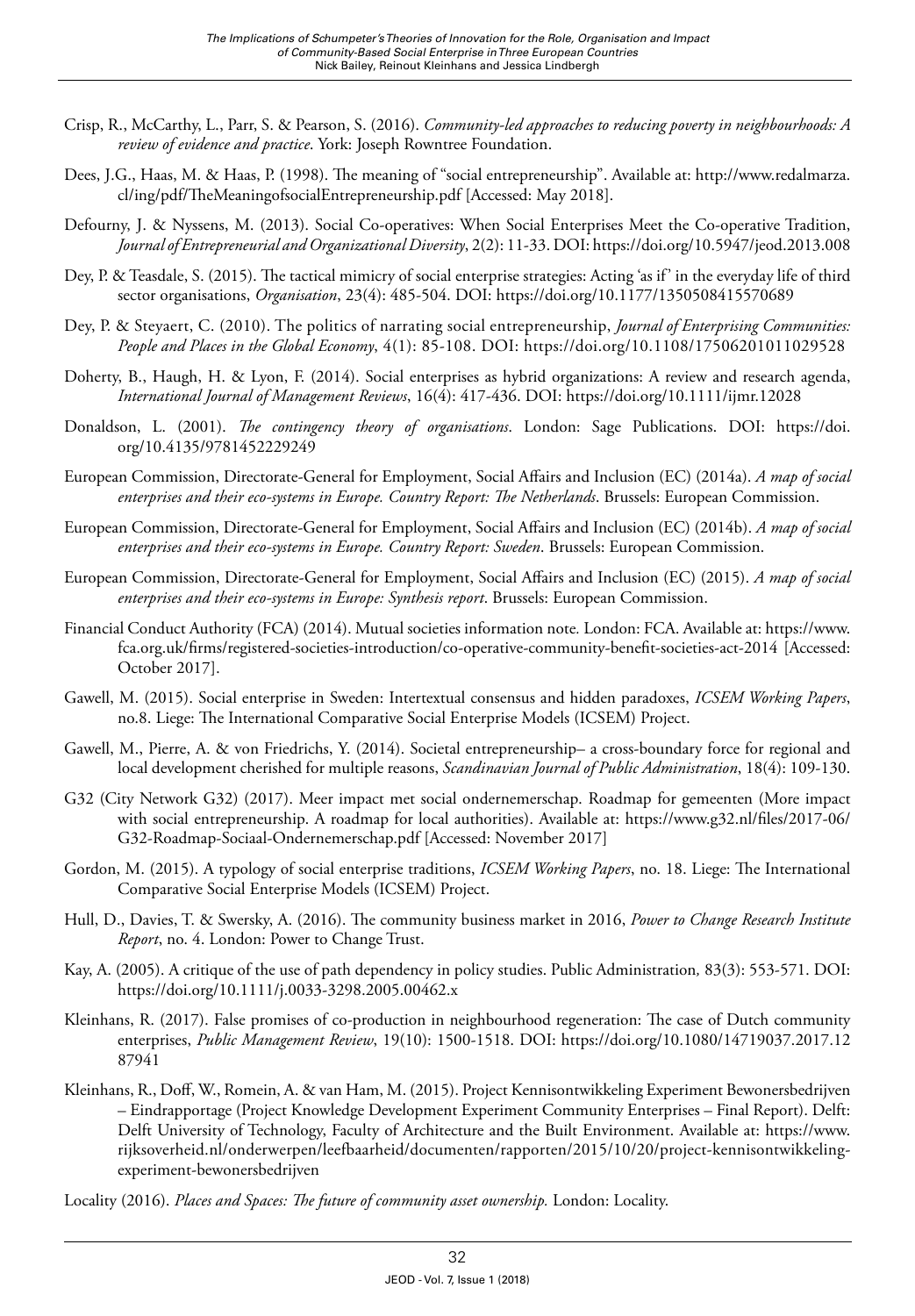McCraw, T. (2007). *Prophet of innovation – Joseph Schumpeter and creative destruction*. Harvard: Harvard University Press.

- Pestoff, V. (2013). The Role of Participatory Governance in the EMES Approach to Social Enterprise, *Journal of Entrepreneurial and Organizational Diversity*, 2(2): 48-60. DOI:<https://doi.org/10.5947/jeod.2013.010>
- Pestoff, V. (2014). Collective action and the sustainability of co-production, *Public Management Review*, 16(3): 383-401. DOI: <https://doi.org/10.1080/14719037.2013.841460>
- Renko, M., El Tarabishy, A., Carsrud, A.L. & Brannback, M. (2015). Understanding and measuring entrepreneurship leadership style, *Journal of Small Business Management*, 53(1): 54-74. DOI:<https://doi.org/10.1111/jsbm.12086>
- Sacchetti, S. & Campbell, C. (2014). Creating Space for Communities: Social Enterprise and the Bright Side of Social Capital, *Journal of Entrepreneurial and Organizational Diversity*, 3(2): 32-48. DOI: [https://doi.org/10.5947/](https://doi.org/10.5947/jeod.2014.012) [jeod.2014.012](https://doi.org/10.5947/jeod.2014.012)
- Schumpeter, J. A. (1976). *Capitalism, socialism and democracy*. London: George Allen & Unwin.
- Selsky, J.W. & Smith, A.E. (1994). Community entrepreneurship: A framework for social change leadership, *The Leadership Quarterly,* 5(3-4): 277-296. DOI: [https://doi.org/10.1016/1048-9843\(94\)90018-3](https://doi.org/10.1016/1048-9843(94)90018-3)
- Skelcher, C. & Smith, S. (2015). Theorizing hybridity: Institutional logics, complex organizations, and actor identities: The case of nonprofits, *Public Administration*, 93(2), 433-448. DOI: <https://doi.org/10.1111/padm.12105>
- Somerville, P. & McElwee, G. (2011). Situating community enterprise: A theoretical exploration, *Entrepreneurship & Regional Development,* 23(5-6): 317-330. DOI: <https://doi.org/10.1080/08985626.2011.580161>
- Spear, R., Teasdale, S., Lyon, F., Hazenberg, R., Aiken, M., Bull, M. & Kopec, A. (2017). Social Enterprise in the UK: Models and Trajectories, *ICSEM Working Papers*, No. 40, Liege: The International Comparative Social Enterprise Models (ICSEM) Project.
- Teasdale, S. (2012). What's in a name? Making sense of social enterprise discourses, *Public Policy & Administration*, 27(2): 99-119. DOI: <https://doi.org/10.1177/0952076711401466>
- Thornton, P. & Ocasio, W. (1999). Institutional logics and the historical contingency power in organisations: Executive succession in the higher education publishing industry 1958-1990, *American Journal of Sociology,* 105(3): 801- 843. DOI: <https://doi.org/10.1086/210361>
- Tillväxtverket (2012). Företagen som öppnar dörren till arbetslivet. Arbetsintegrerande sociala företag i Sverige. (Swedish Agency for Economic and Regional Growth (2012). The enterprises that open the door to working life. Work integrated social enterprises in Sweden.)
- Tracey, P. & Stott, N. (2017). Social innovation: A window on alternative ways of organising and innovating, *Innovation: Organisation and Management*, 19(1): 51-60. DOI: <https://doi.org/10.1080/14479338.2016.1268924>
- Van Meerkerk, I. & Edelenbos, J. (2016). Complementary boundary spanning leadership: making civic-induced interactive governance work. In: Edelenbos, J. & Van Meerkerk, I. (eds.). *Critical reflections on interactive governance: Selforganisation and participation in public governance.* Cheltenham: Edward Elgar, pp 467-490. DOI: [https://doi.](https://doi.org/10.4337/9781783479078.00027) [org/10.4337/9781783479078.00027](https://doi.org/10.4337/9781783479078.00027)
- Vieta, M. & Lionais, D. (2014). Editorial: The Cooperative Advantage for Community Development, *Journal of Entrepreneurial and Organizational Diversity*, 4(1): 1-10.
- Vickers, I., Westall, A., Spear, R., Brennan, G. & Syrett, S. (2017). *Cities, the social economy and inclusive growth: A practice review.* York: Joseph Rowntree Foundation.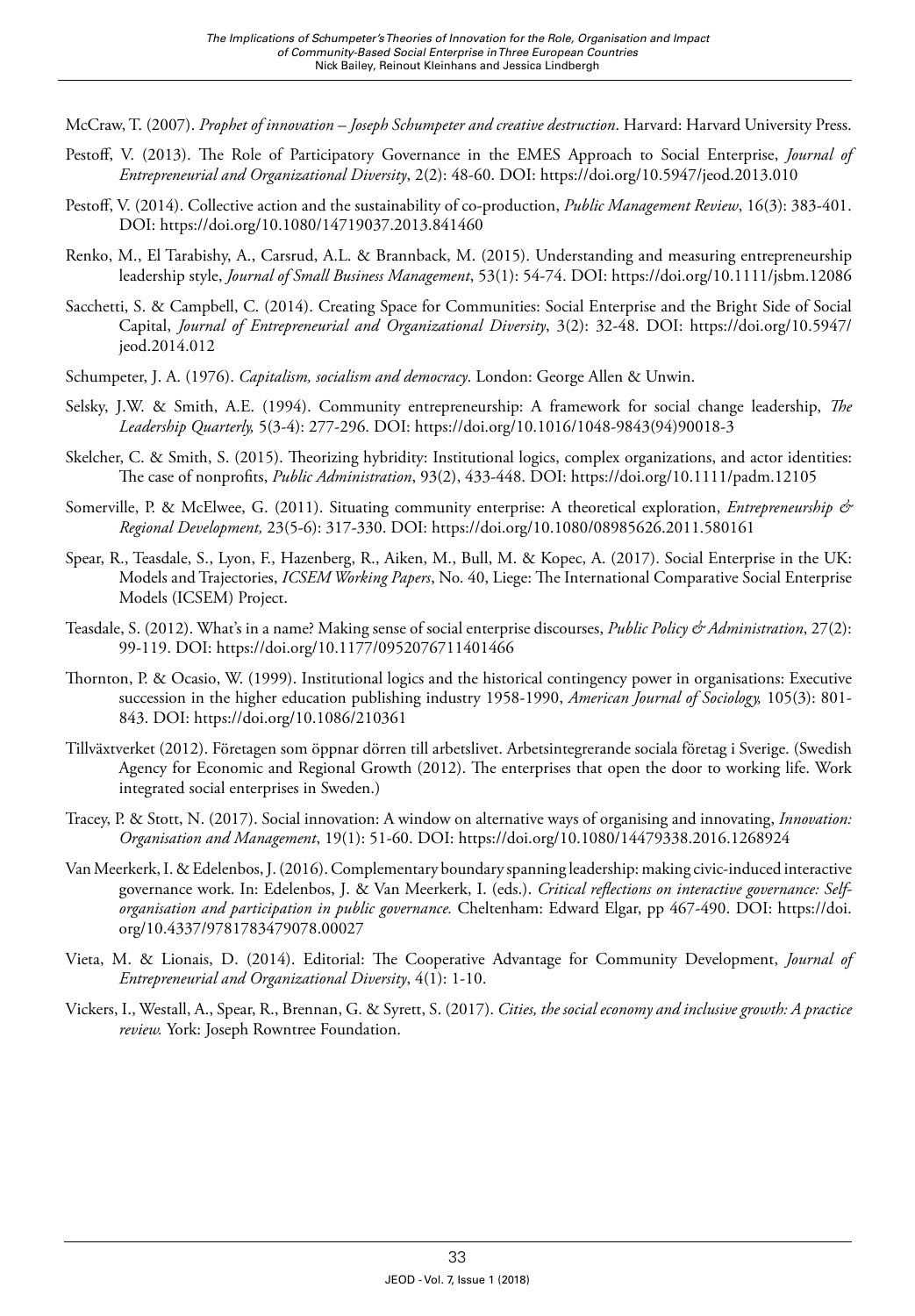# **Appendix. Summary of case studies**

### **Table A. England**

| <b>Case study</b>                                                                     | <b>Legal Structure</b>                                                                                                                                  | Core values and<br>aims                                                                                                                                                                                                        | <b>Trading activities</b>                                                                                                                                                                                       | Non-trading<br>activities                                                                                                   | Key partners &<br>funders                                                                                                        |
|---------------------------------------------------------------------------------------|---------------------------------------------------------------------------------------------------------------------------------------------------------|--------------------------------------------------------------------------------------------------------------------------------------------------------------------------------------------------------------------------------|-----------------------------------------------------------------------------------------------------------------------------------------------------------------------------------------------------------------|-----------------------------------------------------------------------------------------------------------------------------|----------------------------------------------------------------------------------------------------------------------------------|
| <b>Goodwin Trust,</b><br>Thornton estate,<br>Hull<br>[Humberside]<br>Start date: 1995 | Company limited<br>by guarantee and<br>charity, Goodwin<br>Community<br>Trading Ltd,<br>Goodwin<br>Community<br>Housing Ltd.                            | To develop the<br>community and to<br>reduce deprivation<br>through the<br>acquisition of<br>assets in order<br>to deliv er high<br>quality services to<br>meet community<br>needs.                                            | A wide range of<br>services provided<br>to expectant<br>mothers, a<br>nursery, childcare,<br>youth provision,<br>community<br>meeting spaces,<br>food bank, arts and<br>training, including<br>a radio station. | Almost all<br>activities are self-<br>funding or grant<br>funded, often a<br>combination of<br>trading and non-<br>trading. | Hull city council,<br>EU funding, Arts<br>Council, contracts<br>from a variety of<br>agencies, Homes<br>& Communities<br>Agency. |
|                                                                                       |                                                                                                                                                         |                                                                                                                                                                                                                                | Construction of 41<br>affordable homes<br>and management<br>of 50 others.                                                                                                                                       |                                                                                                                             |                                                                                                                                  |
| Millfields Trust,<br>Stonehouse,<br>Plymouth<br>[South West]<br>Start date: 1998      | Company limited<br>by guarantee,<br>community interest<br>company, separate<br>charity.<br>Open membership<br>for anyone over 18<br>living in the area. | To promote the<br>regeneration of<br>the Stonehouse<br>area through<br>the provision of<br>workspace and<br>employment,<br>and encouraging<br>children to raise<br>their aspirations<br>and open up new<br>work opportunities. | More than 90<br>business tenants<br>employing about<br>300 people, other<br>land and buildings,<br>a pub.                                                                                                       | A charity,<br>Millfields Inspired,<br>funded by the<br>Trust to widen<br>the horizons of<br>primary school<br>children.     | Plymouth city<br>council, Local<br>Enterprise<br>Partnership,<br>ERDF.                                                           |
| OrganicLea,<br><b>Waltham Forest,</b><br>[London]<br>Start date: 2001                 | Workers'<br>cooperative<br>registered with<br>Cooperatives UK,<br>company limited<br>by guarantee.                                                      | To produce and<br>distribute food and<br>plants locally, and<br>inspire and support<br>others to do the<br>same. To bring<br>people together<br>to take action<br>towards a just and<br>sustainable society.                   | Growing and<br>selling over 100<br>varieties of fruit<br>and vegetables,<br>honey and wine, a<br>veg box scheme,<br>market stalls and<br>sales to restaurants.<br>a cafe, and training<br>courses.              | Supporting and<br>training volunteers,<br>some with learning<br>difficulties.                                               | Esme Fairbairn<br>Trust, Power to<br>Change, local<br>authorities, Big<br>Lottery's Making<br>Local Food Work<br>programme.      |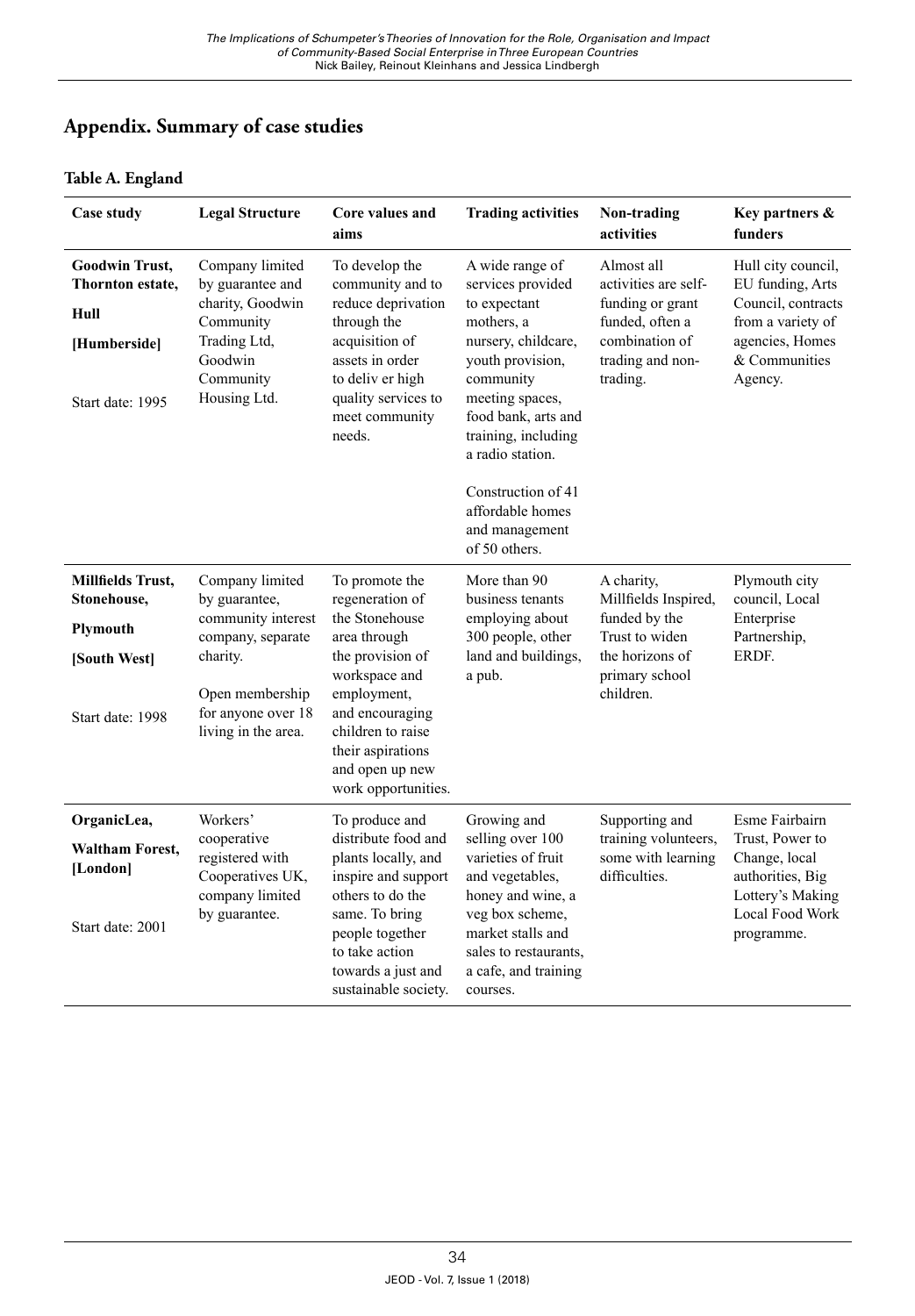#### **Table B. The Netherlands**

| <b>Case study</b>                                                                               | <b>Legal Structure</b>                                                                                                  | Core values and<br>aims                                                                                                                                                                                     | <b>Trading activities</b>                                                                                                                                                                                                        | Non-trading<br>activities                                                                                                                                                                           | Key partners &<br>funders                                                                                                                                                                                 |
|-------------------------------------------------------------------------------------------------|-------------------------------------------------------------------------------------------------------------------------|-------------------------------------------------------------------------------------------------------------------------------------------------------------------------------------------------------------|----------------------------------------------------------------------------------------------------------------------------------------------------------------------------------------------------------------------------------|-----------------------------------------------------------------------------------------------------------------------------------------------------------------------------------------------------|-----------------------------------------------------------------------------------------------------------------------------------------------------------------------------------------------------------|
| Stichting<br>Bewonersbedrijven<br>Zaanstad (SBZ)<br>Poelenburg,<br>Zaanstad<br>Start date: 2013 | Foundation<br>(stichting) with<br>an ANBI-status,<br>i.e. an "institution<br>working for a<br>public benefit".          | To improve the<br>local economy,<br>employment and<br>"liveability",<br>not only in the<br>Poelenburg area,<br>but also in other<br>neighbourhoods.<br>Mission: working<br>on employment,<br>working on the | Renting out<br>meeting spaces<br>from the local<br>neighbourhood<br>centre (until May<br>$2017$ ), acting as<br>subcontractor in<br>the local "social"<br>neighbourhood<br>teams", and small<br>renovation works<br>commissioned | Resident coaches,<br>providing "work<br>experience<br>positions",<br>collecting bulky<br>garbage, running<br>a neighbourhood<br>garden, and<br>organising sports<br>activities in<br>the Poelenburg | Local government<br>of Zaandam (in<br>particular various<br>departments),<br>local housing<br>associations<br>Rochdale and<br>Parteon, the Dock<br>foundation (care),<br>Doen foundation<br>(funding) and |
|                                                                                                 |                                                                                                                         | neighbourhood<br>and working on<br>each other.                                                                                                                                                              | by local housing<br>associations.                                                                                                                                                                                                | neighbourhood.                                                                                                                                                                                      | others.                                                                                                                                                                                                   |
| Bewonersbedrijf<br><b>Malburgen</b><br>(BBM)<br>Malburgen,<br><b>Arnhem</b><br>Start date: 2013 | Foundation<br>( <i>stichting</i> ) with<br>an ANBI-status,<br>i.e. an "institution<br>working for a<br>public benefit". | Provision of<br>affordable<br>housing to low-<br>income people<br>with different<br>back-grounds;<br>a meeting place<br>for residents<br>of Malburgen;<br>opportunities for<br>education and job            | Renting out 130<br>units (primarily<br>rooms, but also<br>meeting / office<br>spaces) from a<br>renovated former<br>care home.                                                                                                   | Tenants are<br>expected to<br>volunteer in the<br>neighbourhood,<br>supporting various<br>social activities.<br>It accommodates<br>self-employed<br>people and<br>associations<br>offering          | The local housing<br>association,<br>Volkshuisvesting,<br>Philadelphia<br>(care), "social<br>neighbourhood<br>teams" and others.                                                                          |
|                                                                                                 |                                                                                                                         | training, enabling<br>local residents to<br>further develop<br>themselves.                                                                                                                                  |                                                                                                                                                                                                                                  | recreational,<br>physical exercise,<br>do-it-yourself or<br>other activities.                                                                                                                       |                                                                                                                                                                                                           |
| Bewonersbedrijf<br>Crabbehoeve<br>(BBC)<br>Crabbehof,<br>Dordrecht                              | Foundation<br>(stichting) with<br>an ANBI-status.<br>i.e. an "institution<br>working for a<br>public benefit".          | Offering a<br>multifunctional<br>meeting place for<br>neighbourhood<br>residents.<br>enabling them to<br>meet people, to                                                                                    | Renting out a<br>conference room.<br>lunchroom with<br>garden terrace and<br>an atelier, catering<br>services (using<br>garden crops),                                                                                           | The BBC hosts<br>sewing ateliers,<br>workshops, read<br>sessions, hobby<br>workshops,<br>playful biology<br>lessons for                                                                             | Local government,<br>MEE (care<br>organisation),<br>local housing<br>association.<br>Doen foundation<br>(funding) and                                                                                     |
| Start date: 2014                                                                                |                                                                                                                         | volunteer for the<br>neighbourhood,<br>to gain working<br>experience,<br>to transfer<br>knowledge and to<br>develop budding<br>talents and<br>entrepreneurship.                                             | and targeting<br>fundraising.                                                                                                                                                                                                    | children, playing<br>billiards or darts.<br>It has a small<br>library and an<br>Internet café.<br>Volunteers helping<br>in the garden can<br>bring home free<br>crops.                              | others.                                                                                                                                                                                                   |